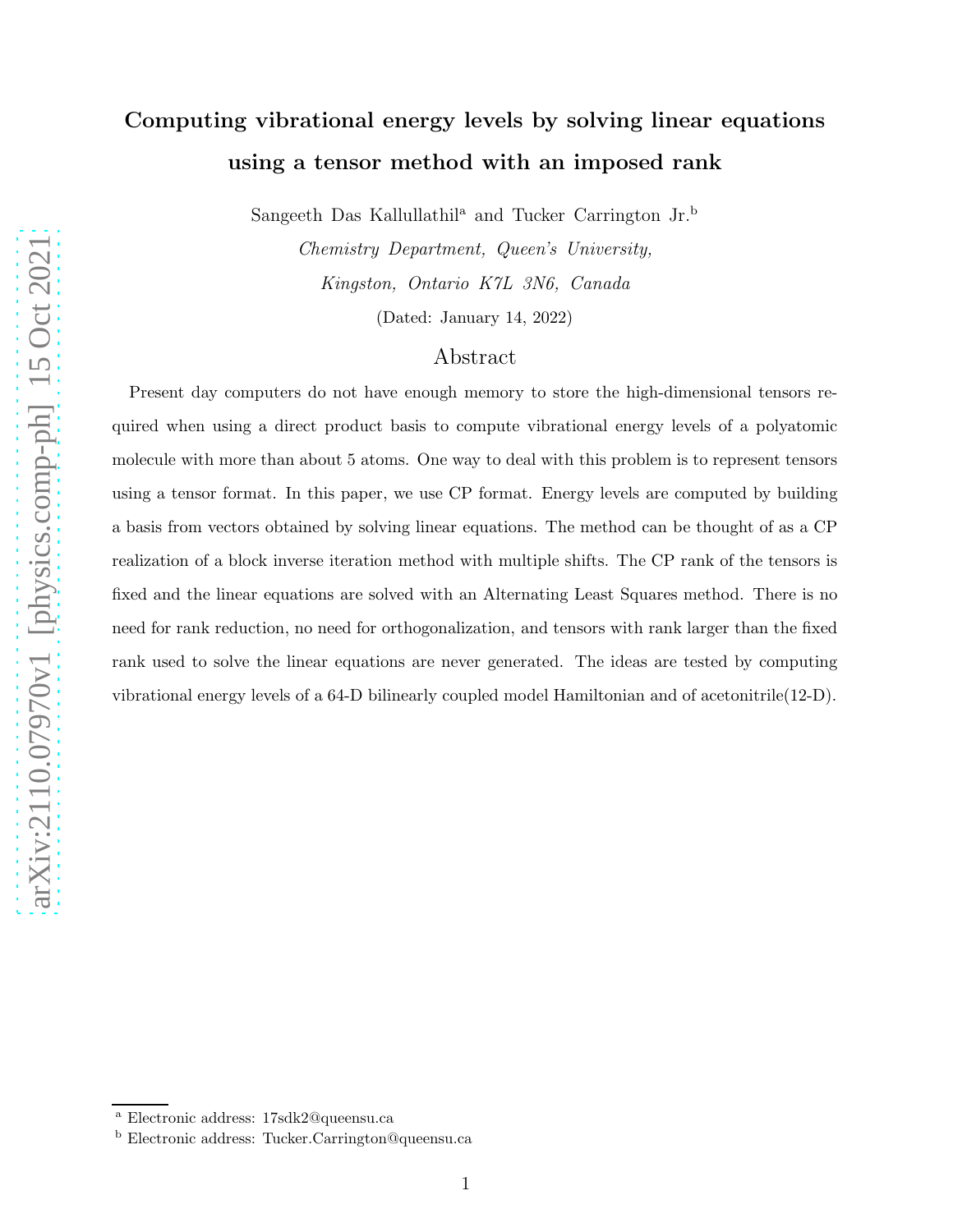#### I. INTRODUCTION

The most general and systematic strategy for computing a vibrational spectrum from a potential energy surface (PES), without making approximations, is to expand wavefunctions in a basis and solve a matrix eigenvalue problem obtained from a variational method.<sup>[1](#page-23-0)-4</sup> Implementing this strategy is computationally costly because using established methods both the computer time and the computer memory required increase rapidly with the size of the basis. A direct product basis, each of whose functions is a product of univariate functions,

$$
\Phi_{i_1,\dots,i_D}(q_1,...,q_D) = \varphi_{i_1}^{(1)}(q_1) \varphi_{i_2}^{(2)}(q_2) \dots \varphi_{i_D}^{(D)}(q_D)
$$
\n(1)

has the important advantage of simplicity. In this paper, D is the number of coordinates and the coordinates are  $q_c, c = 1, \dots, D$ . The obvious disadvantage of a direct product basis is its size,  $n^D$ . *n* is a representative value of  $n_c$ ,  $c = 1, \dots, D$ , which is the number of 1-D basis functions for coordinate  $q_c$ . To simplify the notation we use n throughout the paper, but it is simple to use different  $n_c$  for different coordinates. Despite its size, it is possible to use a direct product basis by exploiting its structure to facilitate the evaluation of matrixvector products (MVPs) and employing iterative methods to solve the matrix eigenvalue problem.[5](#page-23-2)[–8](#page-23-3) For molecules with more than five atoms, it becomes impossible to store (even) vectors with  $n<sup>D</sup>$  components and one needs new ideas to compute spectra.

In this paper, we introduce a new tensor method for using iterative methods with a direct product basis. There is no need to store vectors with  $n<sup>D</sup>$  components. To develop methods whose memory cost does not scale exponentially we have used what mathematicians call canonical polyadic (CP) format. $9-12$  $9-12$  The first such method was the Reduced Rank Block Power Method (RRBPM).<sup>[13](#page-23-6)</sup> It uses sum-of-product (SOP) basis functions,  $F(q_1, ..., q_D)$ , that are linear combinations of the functions of a direct product basis,

$$
F(q_1, ..., q_D) = \sum_{i_1=1}^n ... \sum_{i_D=1}^n F_{i_1, ..., i_D} \varphi_{i_1}^{(1)}(q_1) \varphi_{i_2}^{(2)}(q_2) ... \varphi_{i_D}^{(D)}(q_D)
$$
(2)

Each basis function is a sum of R products and it is not necessary to store  $F_{i_1,\dots,i_D}$  as  $n^D$ numbers. Instead, one exploits

<span id="page-1-0"></span>
$$
\mathbf{F} = \sum_{\ell=1}^{R} \bigotimes_{c=1}^{D} \mathbf{f}_{c,\ell} \tag{3}
$$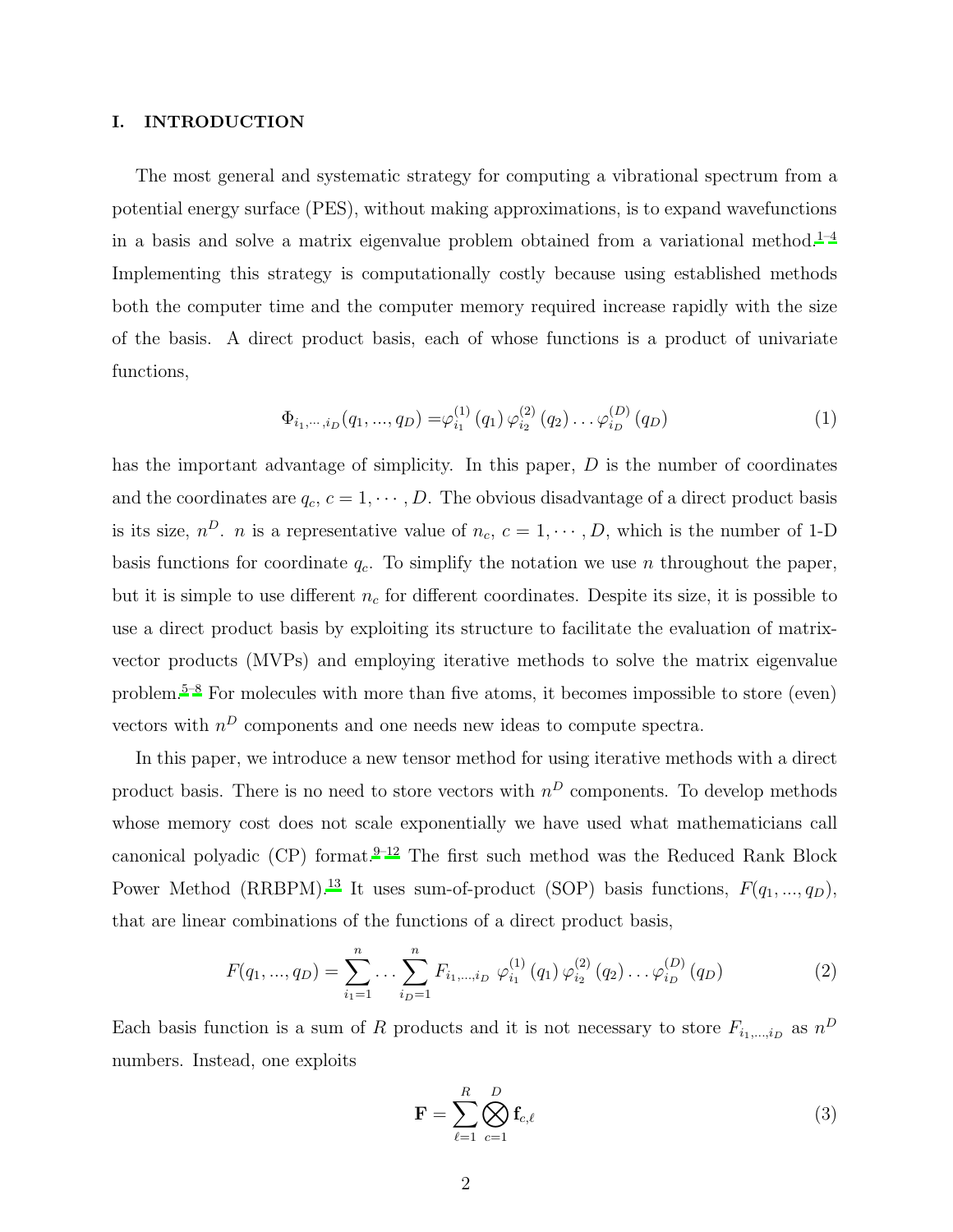and stores RD vectors  $\mathbf{f}_{c,\ell}$ . R is the number of terms in Eq. [\(3\)](#page-1-0) and is called the rank.  $\mathbf{f}_{c,\ell}$ has only n components. The memory cost scales linearly with D. In terms of components Eq.  $(3)$  is

$$
F_{i_1, i_2, \dots, i_d} = \sum_{\ell=1}^{R} \prod_{c=1}^{D} f_{i_c}^{(c,\ell)} \tag{4}
$$

The Multiconfiguration Time-dependent Hartree (MCTDH) method can also be considered a tensor method.[14](#page-23-7)[–16](#page-23-8) It, however, uses not CP format but Tucker format.[9](#page-23-4) Because it uses Tucker format, the memory cost of an MCTDH calculation scales exponentially with D. The advantages of using CP format for electronic structure problems have also been recognized.<sup>[17](#page-23-9)</sup> Multilayer-MCTDH uses basis functions that are products of multivariate functions.<sup>[18](#page-23-10)[–20](#page-23-11)</sup> It reduces the cost of an MCTDH calculation and is widely used when the PES is a SOP. The density matrix renormalization group (DMRG) method is often used to calculate a ground state energy (but not the corresponding wavefunction).<sup>[21](#page-23-12)</sup> Related ideas have also been used to compute a small number of vibrational<sup>[22](#page-23-13)[,23](#page-23-14)</sup> or electronic<sup>[24](#page-23-15)</sup> states. Larsson has used a DMRG-type optimization algorithm in conjunction with multilayer trees.<sup>[25](#page-23-16)</sup>

There also exist non-tensor iterative methods that make variational calculations possible for molecules with more than five atoms. They all use a basis that is not a direct product. One class of such methods begins, at least conceptually, with a direct product basis and prunes away unnecessary basis functions. Some of these approaches work only if the PES has a special (e.g. SOP) form<sup>[26](#page-23-17)[–29](#page-24-0)</sup>, and some work with a general  $PES^{30-32}$  $PES^{30-32}$  $PES^{30-32}$ . Another class of such methods uses basis functions that are products of multivariate functions which are eigenfunctions of sub-problems.[33](#page-24-3)[–37](#page-24-4) For methods of both classes what is tricky is devising a scheme for evaluating MVPs. Selected configuration interaction methods have also been used successfully for large molecules.[38](#page-24-5)[–41](#page-24-6)

Tensor algorithms are only useful if the Hamiltonian operator has a compatible form. To use the RRBPM, the Hamiltonian must be a SOP. To use most MCTDH programs, the Hamiltonian must also be a SOP (however, there are non-SOP MCTDH calculations using Manthe's Correlation Discrete Variable Representation<sup>[42](#page-24-7)</sup> or collocation<sup>[43](#page-24-8)</sup>). If the Hamiltonian does not have the required form it can, at the cost of some extra calculations, be replaced by an operator that is approximately equal to the original Hamiltonian, but does have the required form.<sup>[44](#page-24-9)[–48](#page-24-10)</sup> For many molecules with more than five atoms, the best available PES is a SOP.[49](#page-24-11)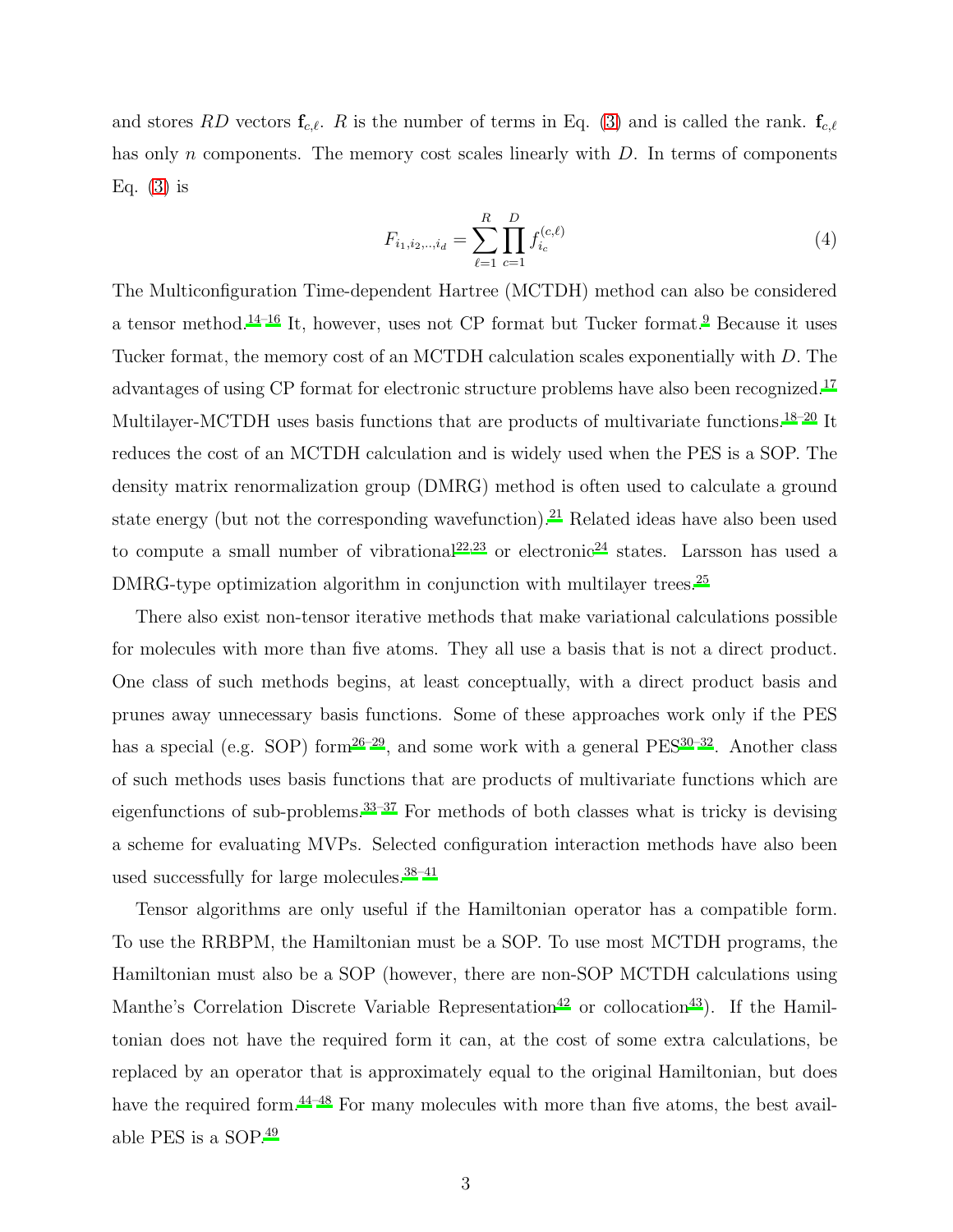Although the original RRBPM eliminates the memory problem one confronts when doing a variational calculation, it requires a lot of computer time. It is inefficient because the (shifted) power method requires many MVPs and because after each MVP it is necessary to reduce the rank of the output vector. The rank of the output vector is  $RT$ , the product of the rank of the input vector (R) and the number of terms in the SOP Hamiltonian, in this paper denoted by T. Several related, but more efficient, ideas have been introduced. One divides the full problem into a sequence of sub-problems each with a subset of the full  $D$  coordinates by imposing a tree structure.<sup>[50](#page-24-12)</sup> This Hierarchical H-RRBPM was later improved by intertwining the matrix-vector products and the rank reduction algorithm.<sup>[51](#page-24-13)</sup> Rakhuba et al. replaced the CP format used in the original RRBPM with the Tensor Train (TT) or Matrix Product State format and replaced the shifted power method eigensolver with a combination of LOBPCG (locally optimal block preconditioned conjugate gradient) and inverse iteration.<sup>[53](#page-24-14)</sup> Because PESs for molecules with more than five atoms are often determined in SOP form, they convert a CP PES tensor to TT. In Larsson's Tree Tensor Network States method a tensor tree is used and the Schrödinger equation is solved with a DMRG-type optimization algorithm. In practice, he computes states one by one.[25](#page-23-16)

Like the method of Rakhuba and Oseledets<sup>[53](#page-24-14)</sup> our method is designed to simultaneously calculate all states in a given energy window. Compared to the RRBPM and the method of Rakhuba et al., the method of this paper has important advantages: no orthogonalization is necessary; no rank reduction ("rounding") is required. Rank reduction is the most time consuming step in most RRBPM calculations. In the RRBPM, rank reduction is required after each MVP, after each orthogonalization, and after each update.[13](#page-23-6) The cost of the new method is much lower than the cost of the RRBPM. The method has two components: 1) eigenvalues and eigenvectors of the direct product representation of the Hamiltonian operator, which is here denoted H, are determined by projecting into a basis of filtered vectors; 2) the filtered vectors are computed by exploiting the SOP character of the Hamiltonian operator and the direct product nature of the primitive basis. Component 1) somewhat re-sembles Block Inverse Iteration,<sup>[54](#page-24-15)</sup> the Filter Diagonalization method,<sup>[55](#page-24-16)[–58](#page-25-0)</sup> and the Rational Krylov method<sup>[59](#page-25-1)</sup>. The filtered vectors are designed so that each is a linear combination of a small number of eigenvectors of H whose corresponding eigenvalues are in some selected energy range. We call the method CP-MSBII. It is a CP implementation of a Multiple Shift Block Inverse Iteration Method. Rank reduction is not required because filtered vectors are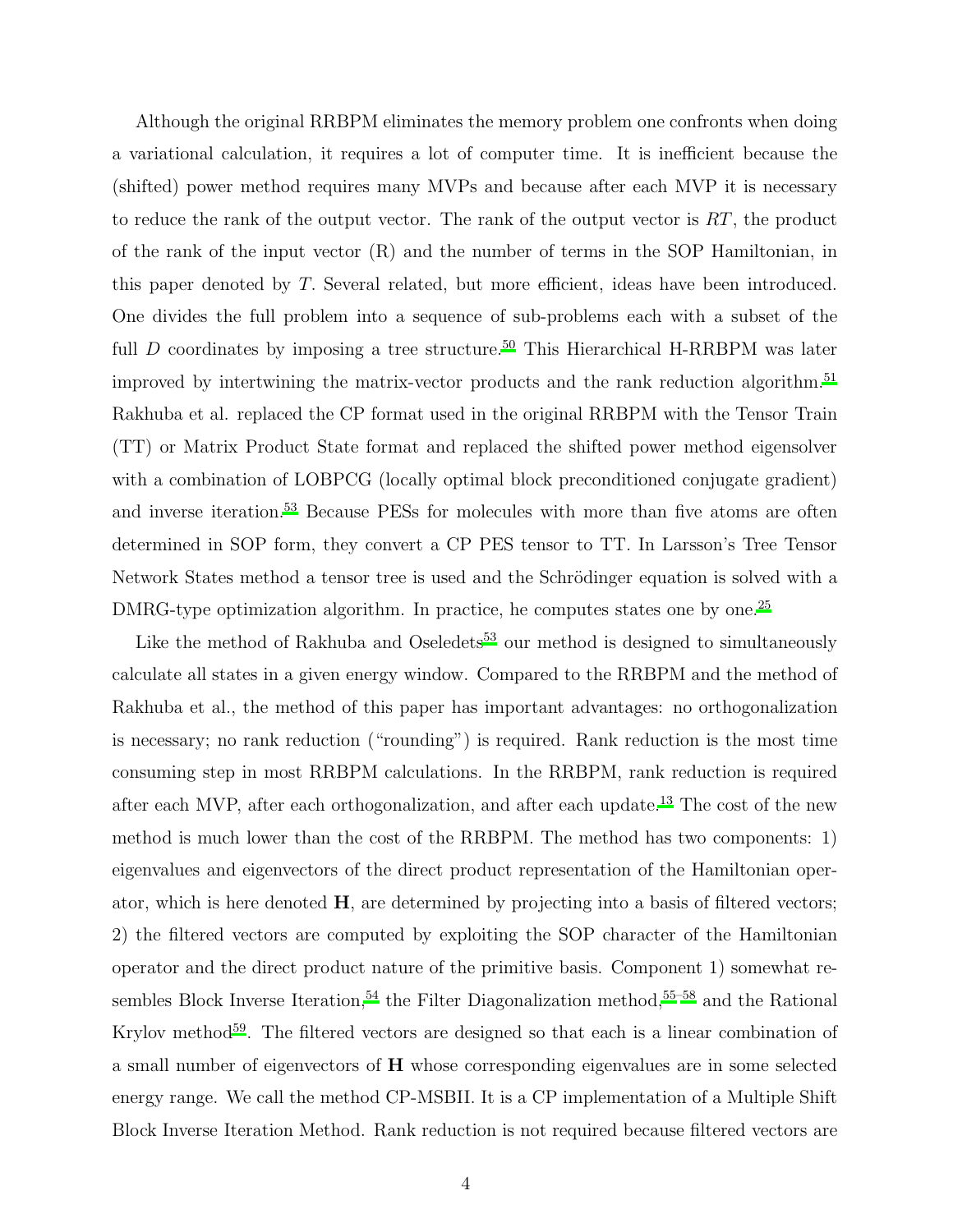computed by solving linear equations while constraining the rank of the solution. CP-MSBII is tested by computing energy levels of a 64-D bilinearly coupled model Hamiltonian and acetonitrile.

# <span id="page-4-1"></span>II. CONSTRAINING THE CP RANK OF THE SOLUTION OF A SYSTEM OF LINEAR EQUATIONS

Ideal filtered basis vectors would be determined (see section [III\)](#page-7-0) by solving,

<span id="page-4-0"></span>
$$
(\mathbf{H} - \sigma \mathbf{I}) \mathbf{F}^{ex} = \mathbf{s} \tag{5}
$$

Both s and  $\mathbf{F}^{ex}$  are tensors with  $n^D$  components. In the CP-MSBII method (see section [III\)](#page-7-0), **s** is in CP format and has rank R. H is an  $n^D \times n^D$  matrix representation of a SOP operator. Rather than computing  $\mathbf{F}^{ex}$ , we find approximate solutions, henceforth denoted **F**, by replacing  $\mathbf{F}^{ex}$  in Eq. [\(5\)](#page-4-0) with **F** in Eq. [\(3\)](#page-1-0) which is in CP format, and requiring that **F** have rank R. To determine basis vectors from which one can compute accurate eigenvalues (see section [III\)](#page-7-0) it is sufficient to solve Eq. [\(5\)](#page-4-0) approximately. In this section, we explain how to compute **F** by minimizing  $||(\mathbf{H} - \sigma \mathbf{I})\mathbf{F} - \mathbf{s}||$ . An Alternating Least Squares (ALS) algorithm is used. The ALS solution is more accurate if the exact solution of Eq. [\(5\)](#page-4-0) is low rank. This will be the case if s is a linear combination of a small number of the eigenvectors of H with the smallest eigenvalues. In section [III](#page-7-0) we discuss choosing s to satisfy this requirement.

Using ALS, we sequentially determine  $\mathcal{F}_j$  for  $j=1,2,\cdots,D$ , keeping  $\mathcal{F}_{c\neq j}$  fixed.  $\mathcal{F}_c$  is defined so that its  $\ell$ th column,  $\ell = 1, ..., R$ , is  $f_{c,\ell}$  (see Eq. [\(3\)](#page-1-0)). The number of elements in the  $\ell$ th column is n.  $\mathcal{F}_c$  is a collection of parameters for coordinate  $q_c$ . The columns of  $\mathcal{F}_c$  are not normalized. Computing  $\mathcal{F}_j$  for  $j = 1, 2, \cdots, D$  constitutes one sweep. The most accurate possible ALS solution is obtained by doing many sweeps, however, we find that solutions determined with a single sweep are accurate enough.

The ALS algorithm we use is modelled on the one in Ref. [60.](#page-25-2) For any coordinate  $j$ , we define

$$
\mathbf{W}_{j}^{F}(\boldsymbol{\mathcal{F}}_{1},...,\boldsymbol{\mathcal{F}}_{j-1},\boldsymbol{\mathcal{F}}_{j+1},...,\boldsymbol{\mathcal{F}}_{D})\in\mathbb{R}^{n^{D}\times nR},\qquad(6)
$$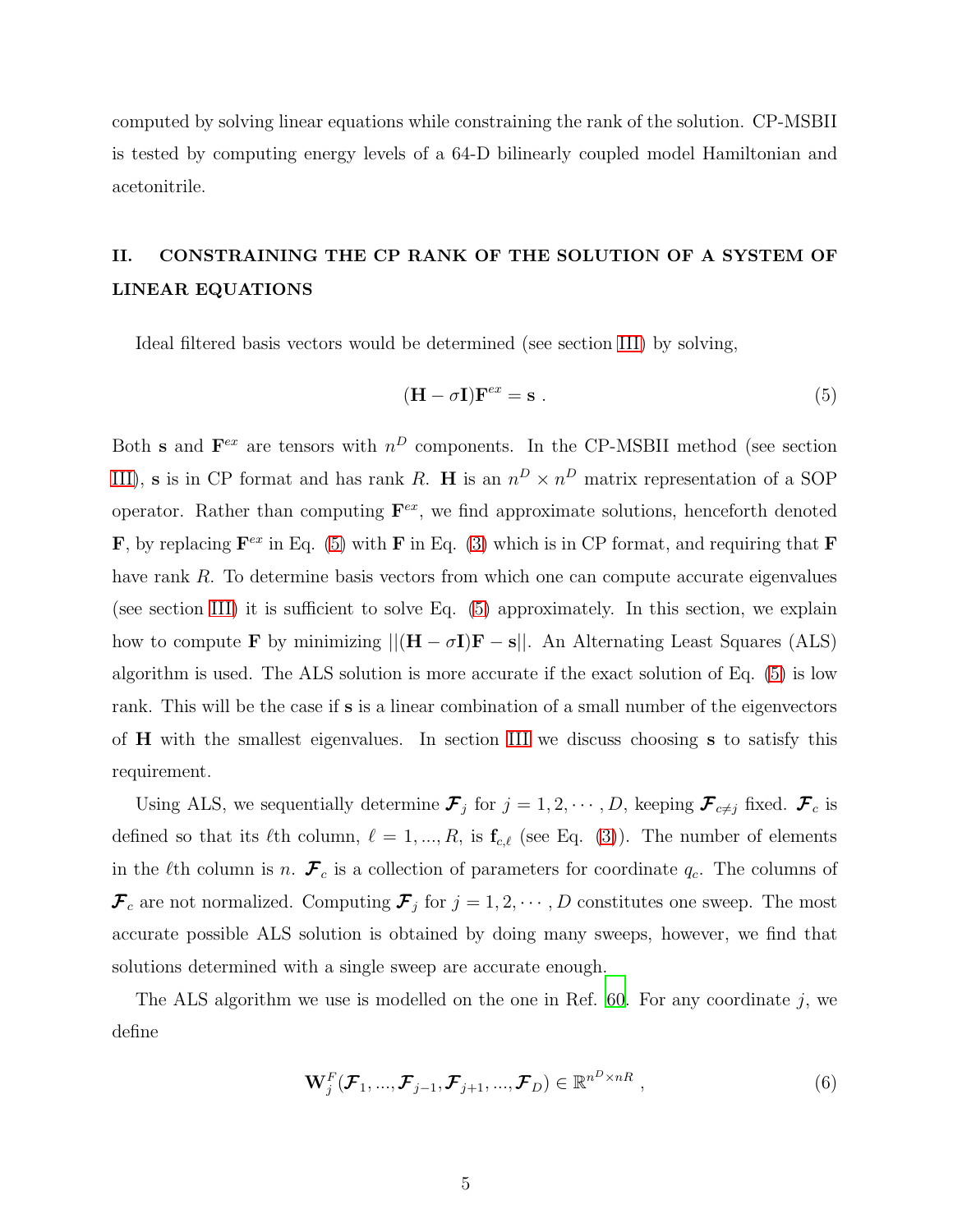which depends on the parameters of all coordinates except  $\mathcal{F}_j$ , so that

<span id="page-5-2"></span><span id="page-5-0"></span>
$$
\mathbf{F} = \mathbf{W}_j^F vec(\mathcal{F}_j) .
$$
 (7)

 $vec(\mathcal{F}_j)$  is a  $nr \times 1$  column made by stacking the columns of  $\mathcal{F}_j$ . It is straightforward to show that

$$
\mathbf{W}_{j}^{F}(\boldsymbol{\mathcal{F}}_{1},...,\boldsymbol{\mathcal{F}}_{j-1},\boldsymbol{\mathcal{F}}_{j+1},...,\boldsymbol{\mathcal{F}}_{D}) = (\mathbf{f}_{1,1} \otimes \cdots \otimes \mathbf{f}_{j-1,1} \otimes \mathbf{I}_{j} \otimes \mathbf{f}_{j+1,1} \otimes \cdots \otimes \mathbf{f}_{D,1})
$$
\n
$$
\mathbf{f}_{1,2} \otimes \cdots \otimes \mathbf{f}_{j-1,2} \otimes \mathbf{I}_{j} \otimes \mathbf{f}_{j+1,2} \otimes \cdots \otimes \mathbf{f}_{D,2} | , \qquad (8)
$$
\n
$$
\cdots \mathbf{f}_{1,R} \otimes \cdots \otimes \mathbf{f}_{j-1,R} \otimes \mathbf{I}_{j} \otimes \mathbf{f}_{j+1,R} \otimes \cdots \otimes \mathbf{f}_{D,R})
$$

where  $I_j$  is the  $n \times n$  identity matrix. The vertical lines in Eq. [\(8\)](#page-5-0) divide slices of the matrix each of which is  $n^D \times n$  matrix.  $\hat{H}$  is a SOP operator

<span id="page-5-1"></span>
$$
H(q_1, ..., q_D) = \sum_{t=1}^{T} \prod_{c=1}^{D} \hat{h}_c^t(q_c) .
$$
 (9)

In Eq. [\(9\)](#page-5-1),  $h_c^t(q_c)$  is a one-dimensional operator. (**H** –  $\sigma$ **I**) is a CP matrix,

$$
(\mathbf{H} - \sigma \mathbf{I}) = \sum_{t=1}^{T+1} \bigotimes_{c=1}^{D} \mathbf{h}_c^t(q_c). \tag{10}
$$

The  $(T + 1)$ th term is  $\sigma I$ . The right side of Eq. [\(5\)](#page-4-0) is written

<span id="page-5-5"></span><span id="page-5-4"></span><span id="page-5-3"></span>
$$
\mathbf{s} = \sum_{\ell=1}^{R} \bigotimes_{c=1}^{D} \mathbf{g}_{c,\ell} \tag{11}
$$

To determine  $\mathcal{F}_j$  we replace  $\mathbf{F}^{ex}$  in Eq. [\(5\)](#page-4-0) with F and then use Eq. [\(7\)](#page-5-2) and multiply on the left by  $(\mathbf{W}_j^F)^T$ 

$$
(\mathbf{W}_j^F)^T (\mathbf{H} - \sigma \mathbf{I}) \mathbf{W}_j^F vec(\mathcal{F}_j) = (\mathbf{W}_j^F)^T \mathbf{s} . \qquad (12)
$$

Using Eq. [\(8\)](#page-5-0), Eq. [\(10\)](#page-5-3), Eq. [\(11\)](#page-5-4), and  $\mathbf{s} = \mathbf{W}_j^G$  vec $(\mathcal{G}_j)$  one finds a small linear system that can be solved for  $vec(\mathcal{F}_j)$ ,

$$
\left[\sum_{t=1}^{T+1} \left(\bigodot_{c \neq j}^{D} (\mathcal{F}_c^T \mathbf{h}_c^t \mathcal{F}_c)\right) \otimes \mathbf{h}_j^t\right] \text{vec}(\mathcal{F}_j) = \sum_{\ell''=1}^{R} \left(\bigodot_{c \neq j}^{D} (\mathcal{F}_c^T \mathbf{g}_{c,\ell''})\right) \otimes \mathbf{g}_{j,\ell''},\tag{13}
$$

where  $\odot$  denotes element wise (or Hadamard) multiplication.

When solving Eq. [\(13\)](#page-5-5),  $\mathcal{F}_{c\neq j}$  are fixed. Eq. (13) is solved for  $j = 1, 2, \cdots, D$ . It has the form  $\mathbf{A}\mathbf{x} = \mathbf{b}$  and  $\mathbf{A}$  is an  $nR \times nR$  matrix. ALS converts a linear system with a  $n^D \times n^D$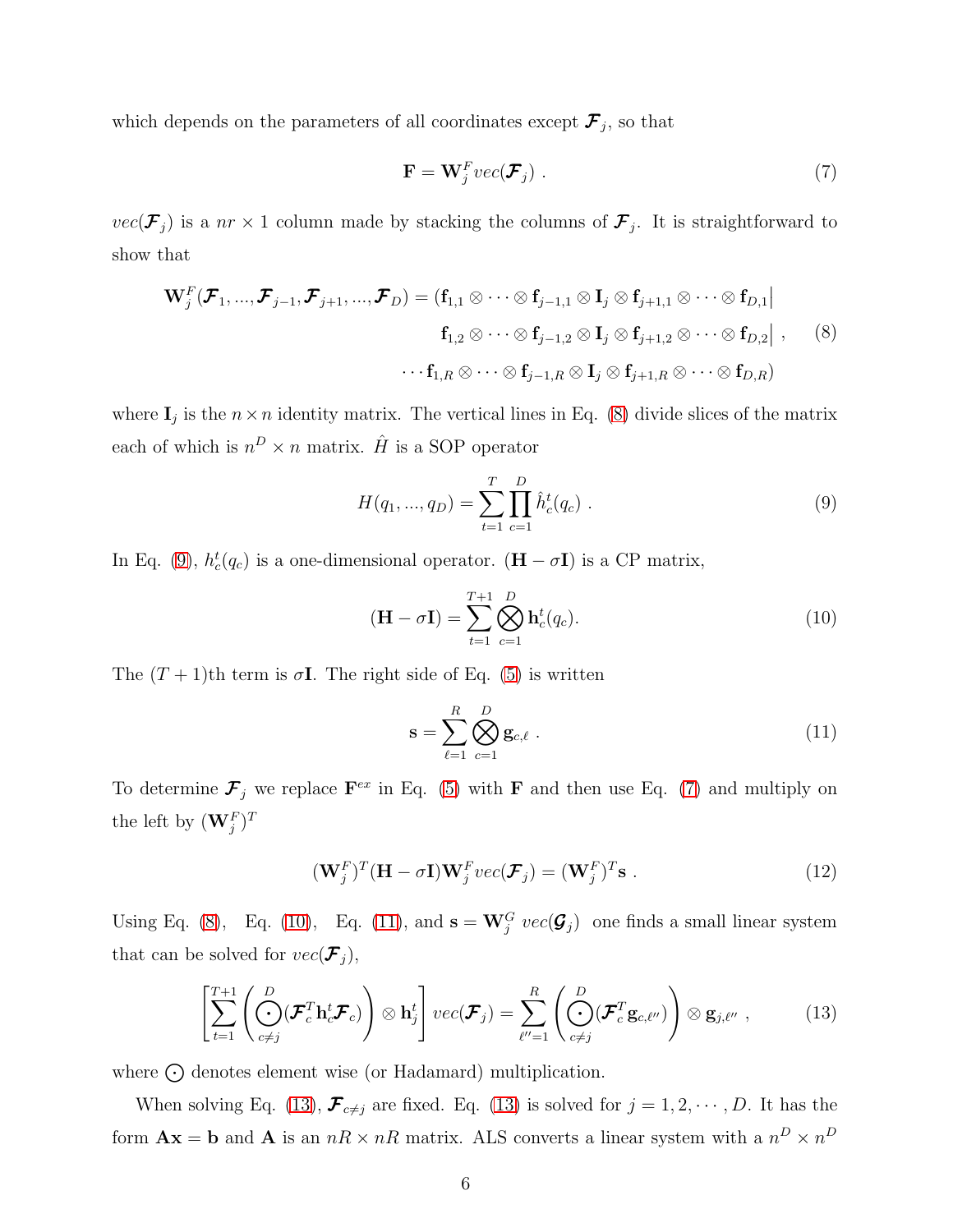matrix into a set of linear problems with  $nR \times nR$  matrices. To obtain the best possible solution, one would solve Eq. [\(13\)](#page-5-5), for  $j = 1, 2, \cdots, D$  ,  $N_{ALS}$  times, each time updating the  $\mathcal{F}_{c\neq j}$  that are fixed. Instead we solve only once for each j, i.e.  $N_{ALS} = 1$  (see Section IV). If Eq. [\(13\)](#page-5-5) is written  $\mathbf{A}\mathbf{x} = \mathbf{b}$ , then elements of  $\mathbf{A}$  and  $\mathbf{b}$  are

$$
A(\ell', i'_j, \ell, i_j) = \sum_{t=1}^{T+1} \left( \prod_{c \neq j}^{D} (\mathbf{f}_{c,\ell'}^T \mathbf{h}_c^t \mathbf{f}_{c,\ell}) \right) h_{i'_j, i_j}^t,
$$
(14)

and

$$
b(\ell', i'_j) = \sum_{\ell''=1}^{R} \left[ \prod_{c \neq j}^{D} (\mathbf{f}_{c, \ell'}^T \mathbf{g}_{c, \ell''}) \right] g_{i'_j}^{(j, \ell'')}.
$$
 (15)

To avoid calculating  $A$  and  $b$  from scratch for each j, we re-write these equations

$$
A(\ell', i'_j, \ell, i_j) = \sum_{t=1}^{T+1} M^t_{\neq j}(\ell', \ell) h^t_{i'_j, i_j},
$$
\n(16)

$$
b(\ell', i'_j) = \sum_{\ell''=1}^{R} P_{\neq j}(\ell', \ell'') g_{i'_j}^{(j, \ell'')} ,
$$
\n(17)

where

$$
M_{\neq j}^t(\ell',\ell) = \prod_{c \neq j}^D (\mathbf{f}_{c,\ell'}^T \mathbf{h}_c^t \mathbf{f}_{c,\ell}),
$$
\n(18)

and

$$
P_{\neq j}(\ell', \ell'') = \prod_{c \neq j}^{D} (\mathbf{f}_{c, \ell'}^T \mathbf{g}_{c, \ell'}) .
$$
 (19)

Because it is small, we solve the linear system in Eq. [\(13\)](#page-5-5) with methods of direct linear algebra. The cost scales as  $(nR)^3$ . It would also be possible to use a (preconditioned) iterative linear solver. When  $T$  is small iterative solvers might be less costly.

A pseudocode for the implementation of the method is given in algorithm [1.](#page-10-0)  $\mathbf{M}^t_{\neq j}$  and  $\mathbf{P}_{\neq j}$  do not need to be calculated from scratch for each j. They depend on  $\mathcal{F}_{c\neq j}$ . After computing  $\mathcal{F}_j$ , it is used to update  $M^t_{\forall c}(\ell', \ell')$  and  $P_{\forall c}(\ell', \ell'')$ . The cost of constructing  $\mathbf{M}^t_j$ for one j is  $n^2R+nR^2$  and the cost of building  $\mathbf{M}_{\forall j}^t$  is  $D(n^2R+nR^2)$ . Computing A therefore requires  $(T+1)[D(n^2R+nR^2)+(nR)^2]$  operations.  $nR^2$  is the cost of making one  $\mathbf{P}_j$  matrix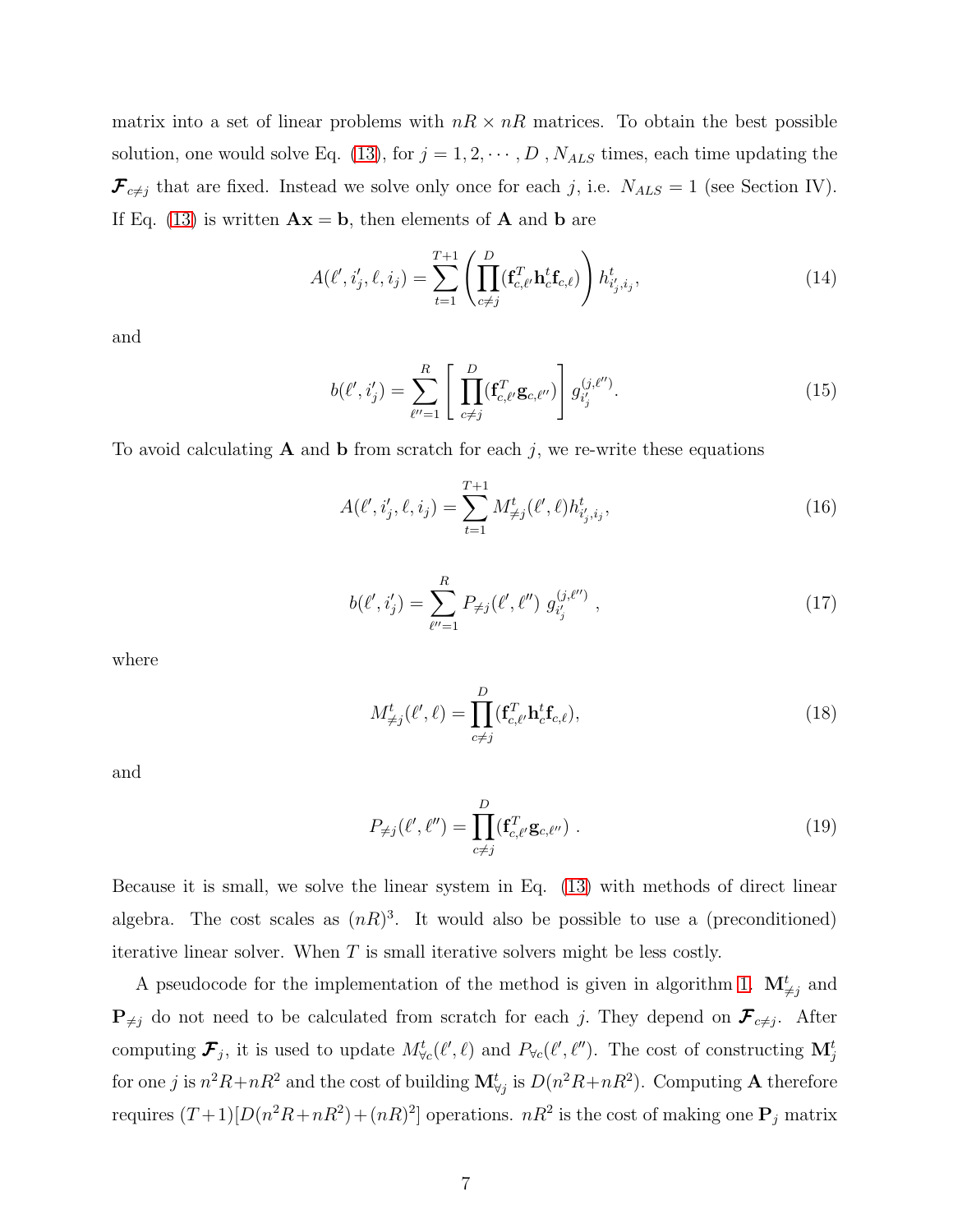and  $D(nR^2)$  is the cost of making a  $P_{\forall j}$  matrix. Computing **b** therefore costs  $D(nR^2)$  +  $R^2n$ . The algorithm requires the matrices,

$$
M_{\forall c}^{t}(\ell',\ell) = \prod_{c=1}^{D} (\mathbf{f}_{c,\ell'}^{T} \mathbf{h}_c^{t} \mathbf{f}_{c,\ell}),
$$
\n(20)

$$
P_{\forall c}(\ell', \ell'') = \prod_{c=1}^{D} (\mathbf{f}_{c, \ell'}^T \mathbf{g}_{c, \ell'})
$$
\n(21)

$$
M_j^t(\ell',\ell) = \mathbf{f}_{j,\ell'}^T \mathbf{h}_j^t \mathbf{f}_{j,\ell} \tag{22}
$$

and

$$
P_j(\ell',\ell'') = \mathbf{f}_{j,\ell'}^T \mathbf{g}_{j,\ell''}.
$$
\n(23)

 $\mathbf{M}_{\neq j}^{t}$  and  $\mathbf{P}_{\neq j}$  are calculated from

$$
M^t_{\neq j}(\ell',\ell) = M^t_{\forall c}(\ell',\ell)/M^t_j(\ell',\ell)
$$
\n(24)

and

$$
P_{\neq j}(\ell', \ell'') = P_{\forall c}(\ell', \ell'') / P_j(\ell', \ell'').
$$
\n(25)

#### <span id="page-7-0"></span>III. MULTIPLE SHIFT BLOCK INVERSE ITERATION EIGENSOLVER

Our filtered vectors are computed by using ALS to solve successive systems of linear equations. A filtered vector,  $\tilde{\mathbf{F}}_v^b$ , is designed to approximate  $(\mathbf{H} - \sigma_v^b \mathbf{I})^{-P} \mathbf{s}_v^b$ . For example, when  $P = 2$ ,

$$
\tilde{\mathbf{F}}_v^b = (\mathbf{H} - \sigma_v^b \mathbf{I})^{-1} \mathbf{L}_v^b, \tag{26}
$$

where

$$
\mathbf{L}_v^b = \frac{\tilde{\mathbf{L}}_v^b}{\left\| \tilde{\mathbf{L}}_v^b \right\|},\tag{27}
$$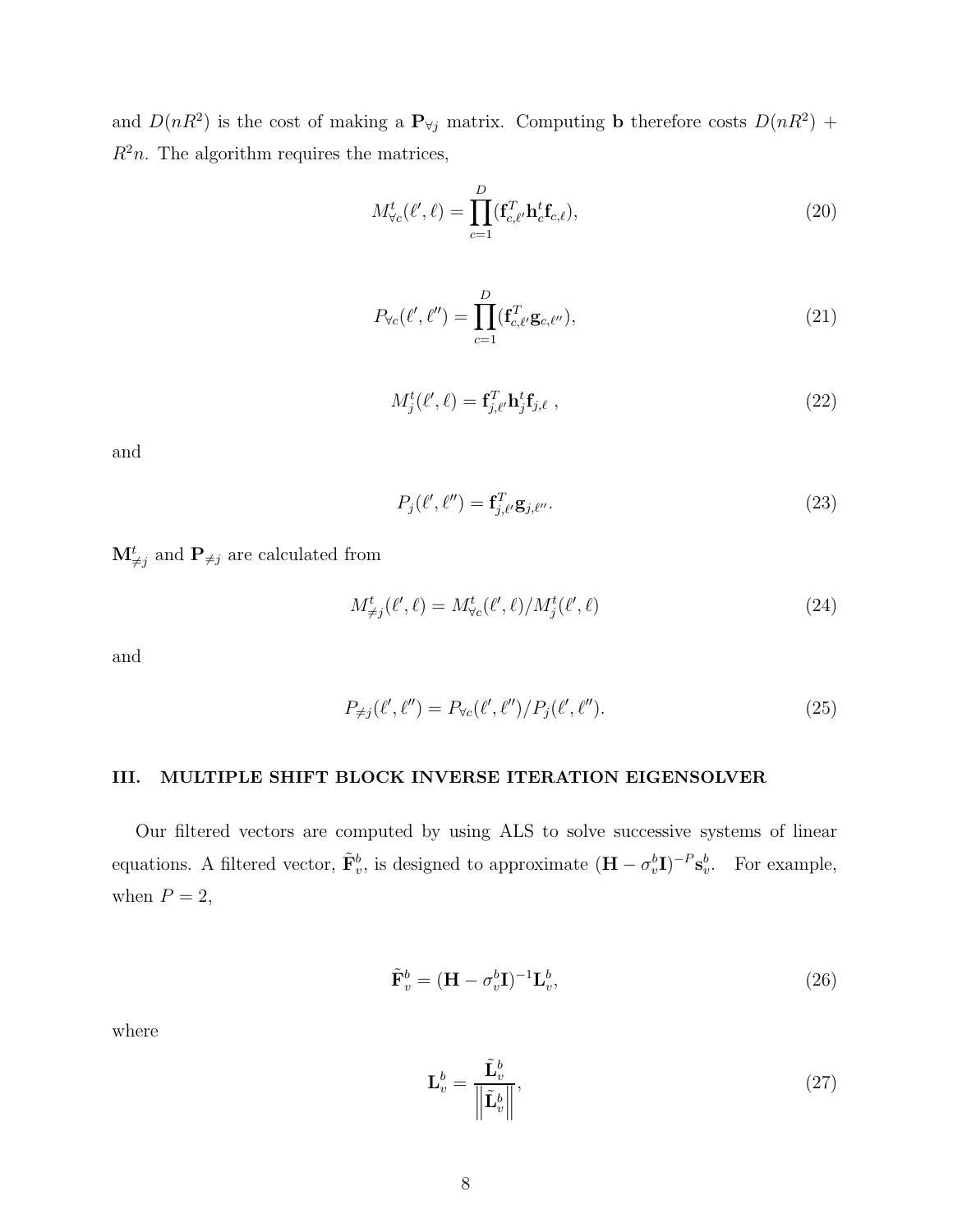and

$$
\tilde{\mathbf{L}}_v^b = (\mathbf{H} - \sigma_v^b \mathbf{I})^{-1} \mathbf{s}_v^b.
$$
\n(28)

Both  $\tilde{\mathbf{F}}_v^b$  and  $\tilde{\mathbf{L}}_v^b$  are computed using the CP procedure of section [II.](#page-4-1) The vectors are labelled by  $b = 1, \dots, B$  and by  $v = 1, \dots, S_b$ . b labels a block of vectors.  $S_b$  is the number of vectors in a block. The  $\sigma_v^b$  values are referred to as shifts.  $s_v^b$  is a start vector. The start vector is in CP format and has rank R. In some cases  $s_v^b = s_{v'}^b$ . We normalize  $\tilde{F}_v^b$  to obtain  $\mathbf{F}_v^b$  and build a basis from the  $\mathbf{F}_v^b$ . The basis vectors are not orthogonal. Once the filtered vectors are known, we project into the space the filtered vectors span, and solve a generalized eigenvalue problem,

<span id="page-8-0"></span>
$$
\mathbf{H}^{\mathscr{F}}\mathbf{U} = \mathbf{S}^{\mathscr{F}}\mathbf{U}\mathbf{E} \tag{29}
$$

to determine eigenvalues and eigenvectors of H. In Eq. [\(29\)](#page-8-0),  $H^{\mathscr{F}} = \mathscr{F}^T H \mathscr{F}$  and  $S^{\mathscr{F}} =$  $\mathscr{F}^T\mathscr{F}$ , and  $\mathscr{F}$  is the matrix whose columns are the BS filtered vectors  $\mathbf{F}_v^b$ . The cost of computing  $S^{\mathscr{F}}$  and  $H^{\mathscr{F}}$  scale as  $B^2S^2DR^2n$  and  $BS(DRTn^2 + BS(DR^2Tn))$ , respectively. There is no need to orthogonalize vectors or reduce their rank. Rank reduction is by far the most time consuming step in the RRBPM of Ref. [13.](#page-23-6) The memory cost of the calculation is determined by the memory required to store the filtered basis: BSDRn.

If  $\mathbf{F}_v^b$  were written as a linear combination of the eigenvectors of **H**, the dominant contributions would be from eigenvectors whose corresponding eigenvalues are close to  $\sigma_v^b$ . The  $\sigma_v^b$  are distributed in a chosen energy range  $[E_{min} - E_{max}]$  and the basis of  $\mathbf{F}_v^b$  is therefore good for the purpose of computing energy levels in the range. We want the lowest energy levels, however, it is better not to begin the range at the energy of the minimum of the PES, but just below the ground state. In practice, the bottom of the range is slightly below the ground state of the harmonic Hamiltonian extracted from the full Hamiltonian by discarding all the coupling and anharmonicity.

The MSBII eigensolver is related to Filter Diagonalization<sup>[55](#page-24-16)[–58](#page-25-0)</sup>, Inverse Iteration<sup>[54](#page-24-15)</sup>, and Rational Krylov methods<sup>[59](#page-25-1)</sup>. We choose  $\sigma_v^{b>1}$  so that their distribution is close to the distribution of the eigenvalues of **H** in the desired range and choose  $s_v^b$  reasonably close to eigenvectors of H. This has two advantages: 1) the rank of  $\mathbf{F}_v^b$  is low and therefore ALS solutions of the linear systems are accurate; 2) inner products of  $\mathbf{F}_v^b$  with eigenvectors of  $\mathbf{H}$ whose eigenvalues are not in the chosen energy range are small. The magnitude of the rank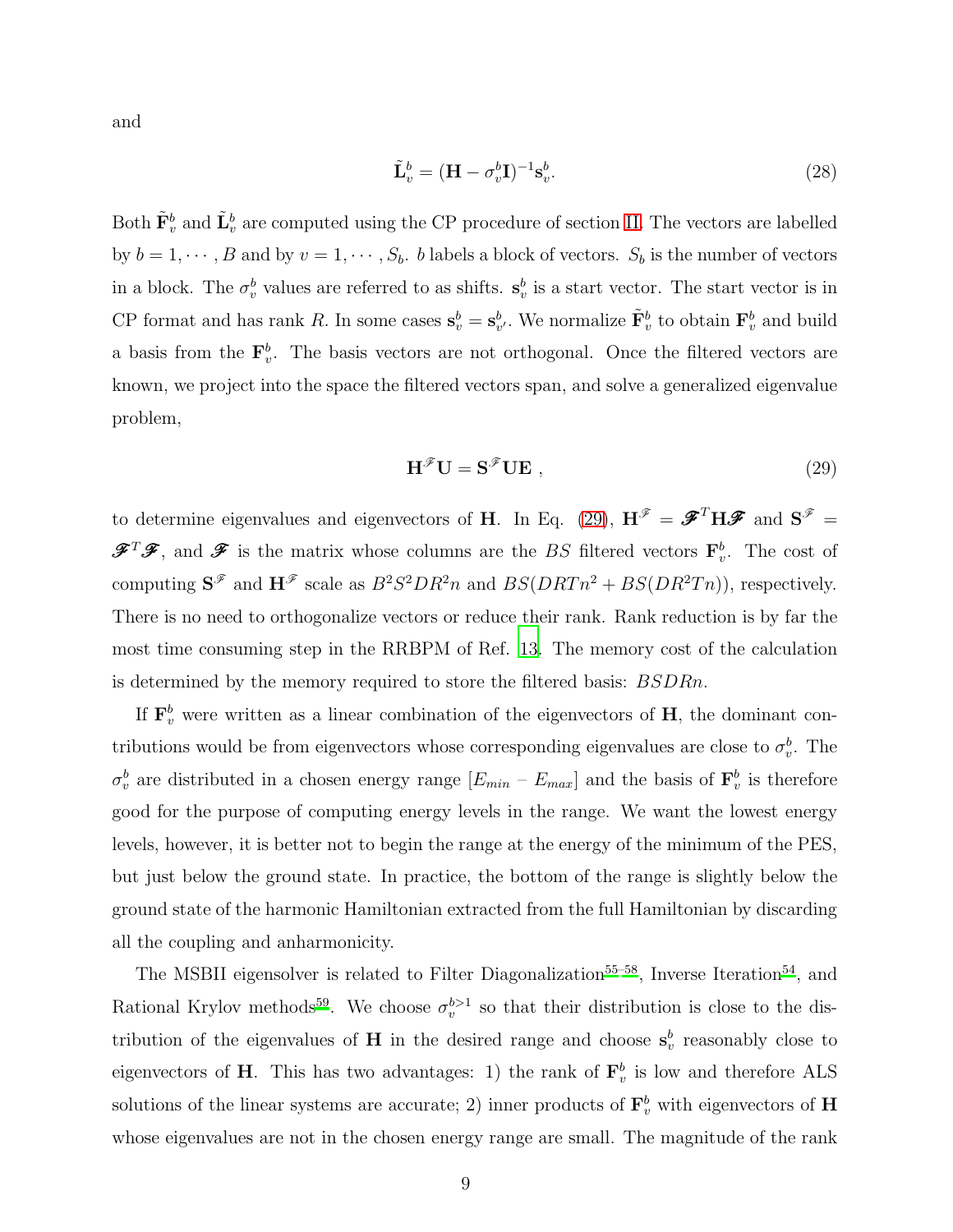and the ALS error in 1) and the inner products in 2) can be reduced by increasing  $P$  or  $N_{ALS}$ . However, it is always helpful choose  $s_v^b$  that are close to eigenvectors of **H** and  $\sigma_v^b$  so that their distribution approximates the distribution of the eigenvalues of H. The rank of  $\mathbf{F}_v^b$  is low when it is a linear combination of a small number of exact eigenvectors, each of which is assumed to be low rank. The method will only work if the exact eigenvectors are low rank.

Consider first,  $b = 1$ . We choose  $S_1 \sigma_v^{b=1}$  so that they are equally spaced and within the energy range. We use  $s_v^{b=1}$  that are nearly parallel to low rank vectors. There are L distinct  $\mathbf{s}_v^{b=1}$ . Each distinct  $\mathbf{s}_t^{b=1}$   $t = 1, \cdots, L$  is the sum of a vector that corresponds to the tth energy level of the harmonic Hamiltonian referred to above and  $R-1$  terms each of which is an outer product of D of random vectors. Each component of the random vectors is a random number between 0 and 1 multiplied by  $10^{-2}$ . It is important that the random numbers be much smaller than one. This ensures that each start vector has significant overlap with an exact eigenvector of **H** and hence low rank.  $S_1$  is always chosen so that  $S_1 > L$ . This procedure for choosing  $s_v^{b=1}$  is cheap, but yields start vectors that are linear combinations of a small number of exact eigenvectors and hence low rank vectors. The method also works if each start vector is a linear combination of many exact eigenvectors, but in that case it is necessary to increase P (or  $N_{ALS}$ ).  $\sigma_v^{b=1}$  is linked to the  $s_t^{b=1}$  for which the corresponding harmonic level is closest. Some  $s_t^{b=1}$  are linked to more than one  $\sigma_v^{b=1}$   $(S_1 > L)$ .  $P = 2$ is used to obtain the basis  $\mathscr{F}^1 = \mathbf{F}_v^{b=1}$ ,  $v = 1, \cdots, S_1$ . Eigenvalues computed in the  $\mathscr{F}^1$ basis are not accurate. One way to improve the accuracy is to choose  $P > 2$  and increase  $S_1$  (see section [IV\)](#page-12-0). We find that it is less costly to increase  $B$  and to choose some of the  $\sigma_v^{b=2}$  equal to  $\mathscr{F}^1$  eigenvalues. If the distribution of the exact eigenvalues is non-uniform, the equally spaced shifts used for  $b = 1$  are not ideal for two reasons. 1) The filtered vector that corresponds to a shift that is far from all exact eigenvalues will have small overlaps with all the exact eigenvectors and be a poor basis vector. 2) It is useful to have more shifts in dense regions of the spectrum.  $P = 2$  is large enough to ensure that the distribution of the  $\mathcal{F}^1$  eigenvalues is close to the distribution of the exact eigenvalues.

For  $b = 2$ , J of the  $\sigma_v^{b=2}$  are set equal to the eigenvalues within the range obtained by solving the eigenvalue problem with the the basis  $\mathscr{F}^1$ . Additional  $\sigma_v^{b=2}$  are chosen as follows. We identify the  $S_2 - J$  closest pairs of eigenvalues obtained from the  $\mathscr{F}^1$  basis and set  $\sigma_v^{b=2}$  $v = J + 1, \dots, S_2$  equal to the values half between these pairs. We add  $\sigma_v^{b=2}$  in the densest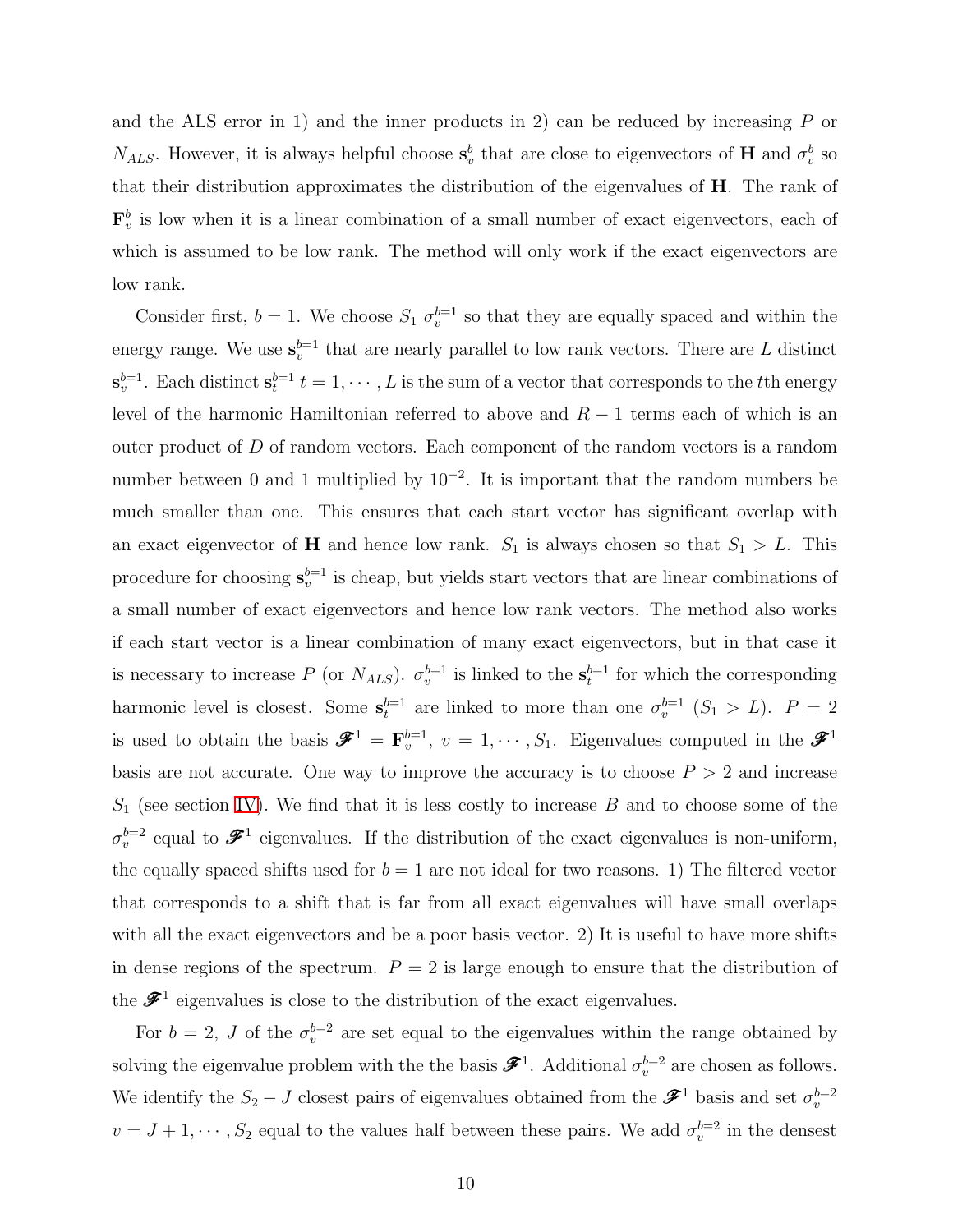region(s) of the spectrum because the density of shifts ought to be close to the density of the exact eigenvalues (which is close to the density of the eigenvalues obtained from the  $\mathcal{F}^1$ basis). We increase  $S_2$  until eigenvalues of Eq. [\(29\)](#page-8-0) converge. The distribution of the  $\sigma_v^{b=2}$  is closer to the distribution of the exact eigenvalues of **H** than is the distribution of the  $\sigma_v^{b=1}$ . The  $S_2$   $\mathbf{s}_v^{b=2}$ , start vectors are made using the same procedure as was used for  $\mathbf{s}_v^{b=1}$ , but with different random numbers and  $\mathbf{F}_v^{b=2}$ ,  $v = 1, \cdots, S_2$ , are computed with some chosen value of P. For  $b = 3, \dots, B, \sigma_v^b = \sigma_v^{b=2}$  and  $\mathbf{s}_v^{b=2}$  are made using the same procedure as was used for  $s_v^{b=1}$ , but with different random numbers, and the value of P is the same as for  $b=2$ . We also did calculations by updating  $\sigma_v^b$  for  $b = 3, \dots, B$  (similar to the way we update  $\sigma_v^{b=2}$ ) and discovered that the results differ negligibly from those computed with  $\sigma_v^b = \sigma_v^{b=2}$ .

# <span id="page-10-0"></span>Algorithm 1 CP-MSBII

**Input**:  $E_{min}$  and  $E_{max}$ ; shift values  $\sigma_v^{b=1}$ ; start vectors  $\mathbf{s}_v^b$ , where  $b = 1, \dots, B$  and  $v=1,\cdots,S_1,$  as

explained in the text

**Output** :  $BS_B$  eigenvalues and eigenvectors of **H** 

- 1. Find better shift values for  $b = 2, 3, \dots, B$ 
	- (a) Loop over vectors in the block  $b = 1$ for  $v = 1$  to  $S_1$
	- (b) Loop over the number of applications of the inverse

for  $p = 1$  to 2 i. Call  $[\mathbf{F}_v^1] = \text{CPII}(\mathbf{s}_v^1, \sigma_v^1)$ ii.  $\mathbf{s}_v^1 \leftarrow \mathbf{F}_v^1$ 

(c) Solve generalized eigenvalue problem

- i. Build matrix of filtered vectors,  $\mathbf{\mathscr{F}} = [\mathbf{F}_1^1, ..., \mathbf{F}_{S_1}^1]$
- ii. Compute  $H^{\mathscr{F}} = \mathscr{F}^T H \mathscr{F}$  and  $S^{\mathscr{F}} = \mathscr{F}^T \mathscr{F}$ .
- iii. Solve  $\mathbf{H}^{\mathscr{F}}\mathbf{U} = \mathbf{S}^{\mathscr{F}}\mathbf{U}\mathbf{E}$
- iv.  $\sigma_1^2, \dots, \sigma_J^2 \leftarrow \text{diag}(\mathbf{E})$  (explained in the text)
- v. Add shifts  $\sigma_{J+1}^2, \dots$ , between the closest elements of **E** (explained in the text)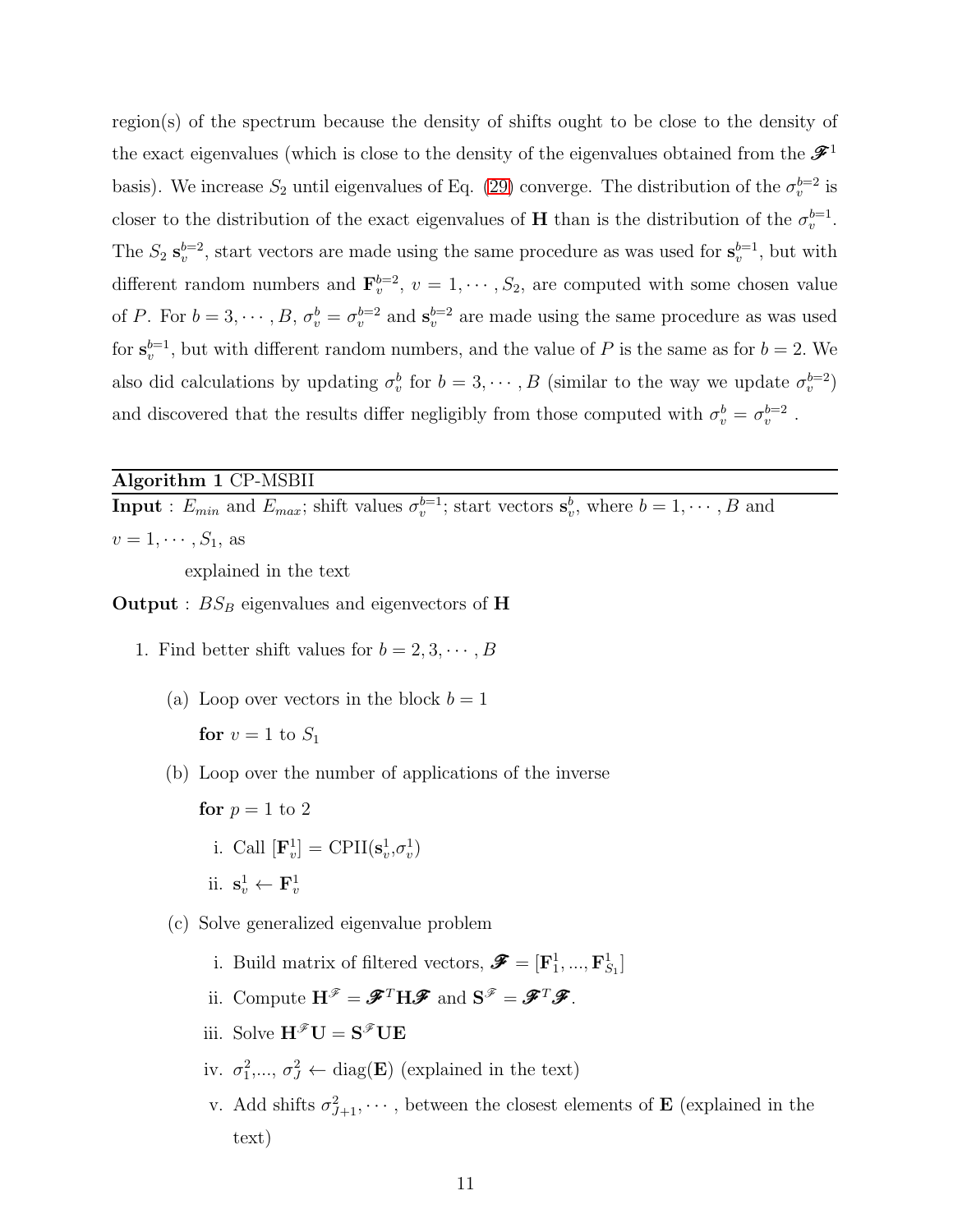#### 2. Other blocks

(a) Loop over the number of blocks

(b) Loop over the vectors in the block

for  $v = 1$  to  $S_b$ 

for  $b = 2$  to B

(c) Loop over the number of application of the inverse $(P)$ 

```
for p = 1 to Pi. Call [\mathbf{F}_b^v] = \text{CPII}(\mathbf{s}_v^b, \sigma_v^b)ii. \mathbf{s}_v^b \leftarrow \mathbf{F}_v^b
```
- 3. Compute eigenvalues,
	- (a) Collect the filtered vectors,  $\pmb{\mathscr{F}} = [\mathbf{F}_1^1, ..., \mathbf{F}_{S_B}^B]$
	- (b) Compute  $\mathbf{H}^{\mathscr{F}} = \mathscr{F}^T \mathbf{H} \mathscr{F}$  and  $\mathbf{S}^{\mathscr{F}} = \mathscr{F}^T \mathscr{F}$ .
	- (c) Solve  $H^{\mathscr{F}}U = S^{\mathscr{F}}UE$

## Function  $[\mathbf{F}] = \text{CPII}(\mathbf{s}, \sigma)$

1. Initialize

- (a) Assign  $(\mathbf{f}_{1,\ell},...,\mathbf{f}_{D,\ell}) \leftarrow (\mathbf{g}_{1,\ell},...,\mathbf{g}_{D,\ell}) \quad \forall \ell$
- (b) Construct  $\mathbf{M}_{\forall c}^{t}$  and  $\mathbf{P}_{\forall c}$
- 2. Solve for CP parameters

for  $\alpha = 1$  to  $N_{ALS}$ 

for  $j = 1$  to D

- (a) Compute  $\mathbf{M}_{\neq j}^t : M_{\neq j}^t(\ell',\ell) = M_{\forall c}^t(\ell',\ell) / M_j^t(\ell',\ell) \quad \forall \ell, \ell'$
- (b) Compute  $\mathbf{P}_{\neq j}$ :  $P_{\neq j}(\ell', \ell'') = P_{\forall c}(\ell', \ell'')/P_j(\ell', \ell'') \quad \forall \ell', \ell''$
- (c) Compute  $\mathbf{A}: A(\ell', i'_j, \ell, i_j) = \sum_{t=1}^{T+1} M^t_{\neq j}(\ell', \ell) h^t_j(i'_j, i_j) \quad \forall \ell', i'_j, \ell, i_j$
- (d) Compute **b** :  $b(\ell', i'_j) = \sum_{\ell''=1}^R P_{\neq j}(\ell', \ell'') g_{i'_j}^{(j, \ell'')}$  $\begin{array}{lll} \psi^{(j,\ell^{\prime\prime})} & & \forall\ \ell^{\prime},i^{\prime}_j \end{array}$
- (e) Solve the linear system for  $\mathbf{x}$ :  $A(\ell', i'_j, \ell, i_j)x(\ell, i_j) = b(\ell', i'_j) \quad \forall \ell, i_j$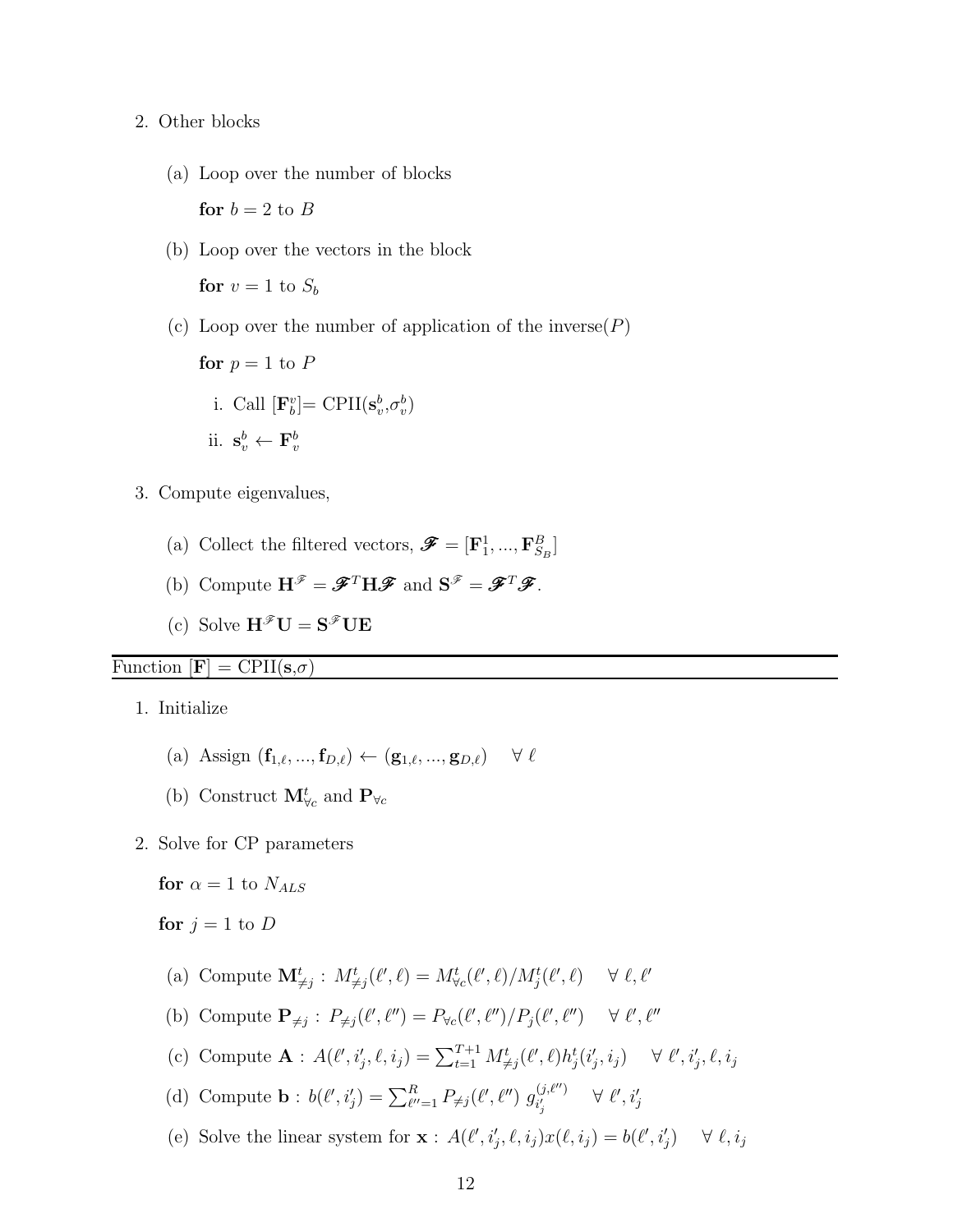- (f) Update  $\mathbf{f}_{j,\ell}$  by replacing  $f_{i_j}^{(j,\ell)}$  $x_{i_j}^{(j,\ell)} \leftarrow x(\ell,i_j) \quad \forall \ell,i_j$
- (g) Compute  $\mathbf{M}_{j}^{t}$ :  $M_{j}^{t}(\ell',\ell) = \mathbf{f}_{j,\ell'}^{T} \mathbf{h}_{j}^{t} \mathbf{f}_{j,\ell} \quad \forall \ell, \ell', t$
- (h) Compute  $\mathbf{P}_j$ :  $P_j(\ell', \ell'') = \mathbf{f}_{j,\ell'}^T \mathbf{g}_{j,\ell''}$   $\forall \ell'', \ell'$
- (i) Update  $\mathbf{M}_{\forall c}^t$  with new parameters  $M_{\forall c}^t(\ell',\ell) = M_{\neq j}^t(\ell',\ell)M_j^t(\ell',\ell) \quad \forall \ell,\ell',t$
- (j) Update  $\mathbf{P}_{\forall c}$  with new parameters  $P_{\forall c}(\ell', \ell'') = P_{\neq j}(\ell', \ell'') P_j(\ell', \ell'') \quad \forall \ell'', \ell'$
- 3. Normalize  $\mathbf{F} \leftarrow \frac{\mathbf{F}}{\|\mathbf{F}\|}$

In summary, with the CP-MSBII method, one computes all states in a given energy range by solving one generalized eigenvalue problem. No vectors with rank larger than R are needed and there is no rank reduction. In contrast, vectors with rank larger than R and rank reduction are intrinsic elements of RRBPM calculations and the only way to use the RRBPM without storing vectors whose rank is larger than R requires (see section IID of Ref. [51](#page-24-13) and Ref. [52](#page-24-17) ) some additional calculations. Although many states are calculated, there is no need to orthogonalize vectors

#### <span id="page-12-0"></span>IV. CHOOSING THE PARAMETERS

In practice, we choose a value of  $P$  and then select  $S_b$  and  $B$  so that energy levels are accurate. In most calculations we have done, P is about 5. The basis  $\mathscr F$  is the union of B bases each with  $S_b$  vectors. Increasing  $B$  increases the size of the basis and therefore the accuracy of all the energies we compute. Accuracy can also be improved by making the basis vectors "better". This can be accomplished by increasing  $P$  or by increasing  $N_{ALS}$ . Using  $B > 1$  is particularly helpful if one desires more than about 10 states. Increasing P or  $N_{ALS}$ reduces the number of exact eigenvectors that have large overlaps with a given basis vector. Doubling  $P$  is slightly more costly than doubling  $N_{ALS}$ , but for a given filtered vector, doubling P makes the filtered vector "sharper", i.e., it has significant overlap with fewer exact eigenvectors of H. We therefore use  $N_{ALS} = 1$  and  $P > 1$ . Increasing P decreases the value of  $B$  required to obtain accurate eigenvalues; decreasing  $P$  increases the value of  $B$ required to obtain accurate eigenvalues. If  $P$  is larger,  $S_b$  must be larger. If  $P$  is increased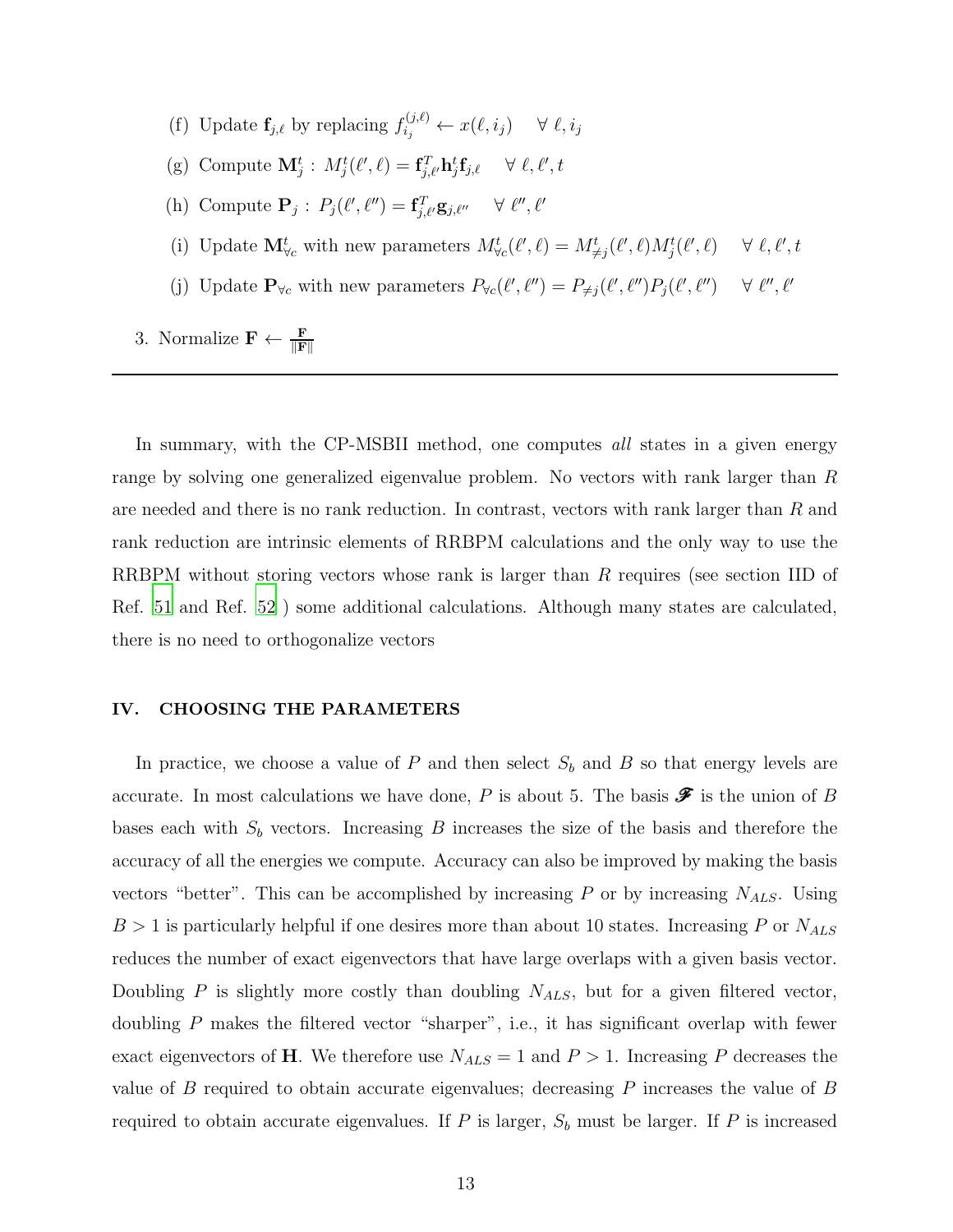and  $S_b$  is not increased, it may happen that the inner products of some exact eigenvectors of H with all the filtered vectors are small. In this case, the corresponding eigenvalues will have large errors. If  $P$  is large and there are no shift values close enough to an exact eigenvalue, then it will be impossible to accurately calculate that eigenvalue. In practice, it is good to choose a large value of  $S_1$ . We want to "saturate" the energy range with shifts. If  $S_1$  is too large solving the generalized eigenvalue problem might become difficult, but we have not encountered problems. When  $P$  is too small then the filtered vectors are too "broad", which means that a large number of filtered vectors and a large range would be required to compute accurate eigenvalues. Increasing  $R$  never increases errors in energy levels. However, if  $P$ ,  $S_b$ , and  $B$  are not chosen correctly increasing  $R$  will not yield accurate levels.

#### V. RESULTS AND DISCUSSION

We have tested the CP-MSBII method by using it to compute energy levels of two Hamiltonians. The first represents 64 bilinearly coupled oscillators. It has been used to test other tensor methods and is a good test because by using normal coordinates it is possible to obtain an analytic equation for the energies.<sup>[13](#page-23-6)[,50](#page-24-12)[,53](#page-24-14)</sup> The second is a 12-D normal-coordinate Hamiltonian for acetonitrile.<sup>[13](#page-23-6)[,50](#page-24-12)[,53](#page-24-14)[,61](#page-25-3)</sup>

#### A. 64-D Bilinearly coupled model Hamiltonian

It is not possible to store in memory a vector with  $n^{64}$  components and therefore to use a direct product basis for a 64-D Hamiltonian, it is imperative that vectors be stored in some tensor format. The Hamiltonian is

$$
\mathbf{H} = \sum_{i=1}^{64} \frac{\omega_i}{2} \left( p_i^2 + q_i^2 \right) + \sum_{i=1}^{64} \sum_{j>i}^{64} \alpha_{ij} q_i q_j \tag{30}
$$

where  $p_j = -i\frac{\partial}{\partial q}$  $\frac{\partial}{\partial q_i}$  and  $\alpha_{ij}$  is a coupling constant. Following Ref. [13](#page-23-6), we choose  $\omega_i = \sqrt{i/2}$ and  $\alpha_{ij} = 0.1$ . There are 2144 terms in the Hamiltonian. The coupling constants are small, but shift energy levels significantly.

In Table [I,](#page-14-0) the 52 lowest energy levels are reported. Parameter values are in Table [II.](#page-16-0)  $R = 10$  is sufficient for computing good approximations for all the first 52 levels. Increasing R to 30 improves the accuracy of most of the energies. Energies near the top of the chosen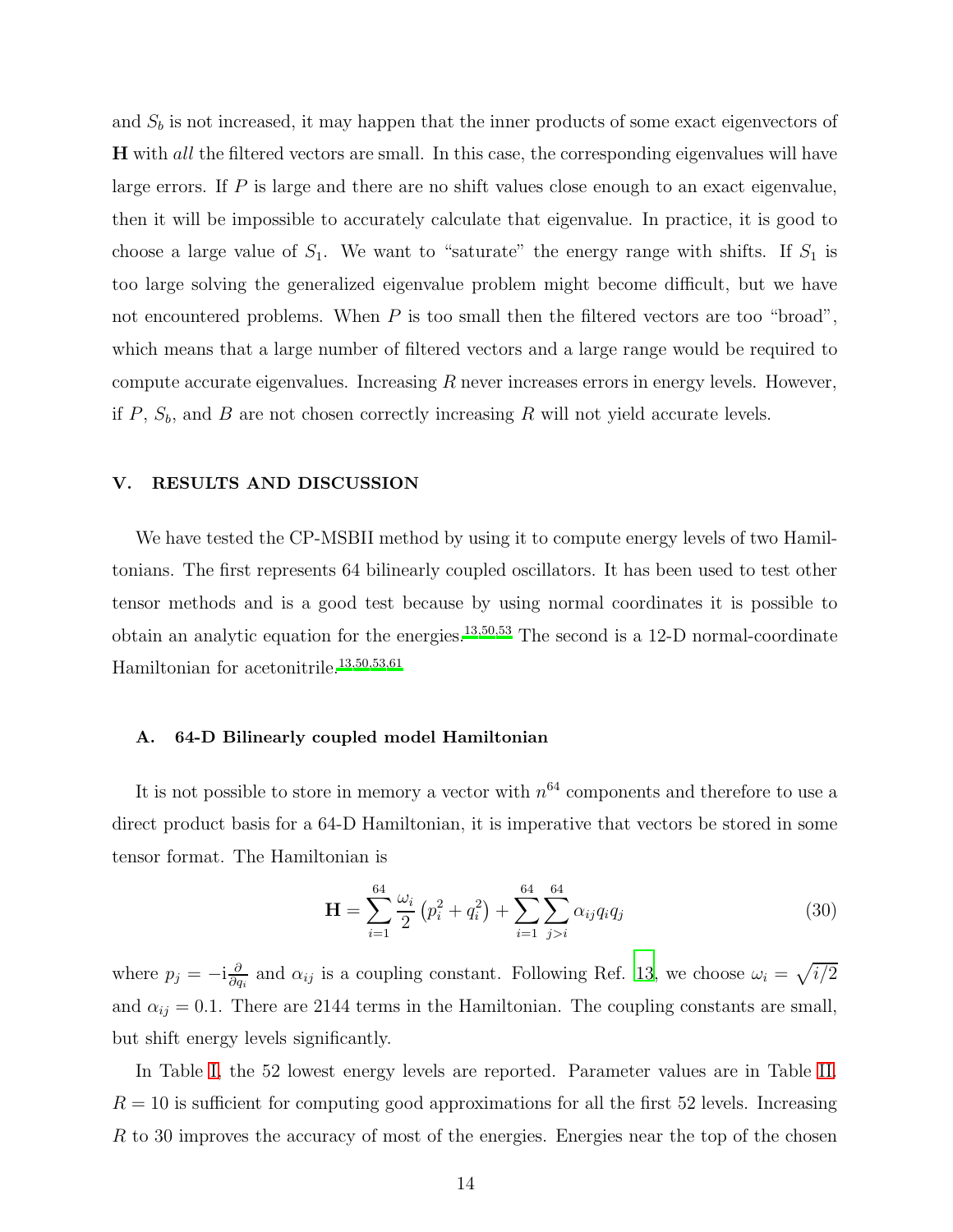range are less accurate. Increasing  $R$  further to 50 improves accuracy of the energies slightly. Errors for energies near the top of the range are reduced more by increasing  $E_{max}$ . This is due to the fact that filtered vectors with shift values near the top of the window have significant overlaps with exact eigenvectors whose eigenvalues are outside the chosen range. Energies with similar errors were computed by Rakhuba et al.[53](#page-24-14) using the Tensor Train format and and Tensor Train rank  $R_{TT} = 15$ . Inner products and matrix-vector products in a Tensor Train method scale as  $R_{TT}^2$ . Their cost is similar to that of their CP counterparts if  $R_{TT}^2 = R_{CP}$ . In our calculations, we use  $R_{CP} = 10$  or 30. To do the calculation, we require less than 1 GB of memory (without a tensor format, storing a vector with  $10^{64}$  requires  $\sim 10^{55}$  GB ).

TABLE I: The lowest vibrational energy levels of the 64-D bilinearly coupled model Hamiltonian

<span id="page-14-0"></span>

| $\boldsymbol{n}$ | $E_{\text{exact}}$ | $E_{\text{calc}}(R=10)$ | $E_{\rm calc} - E_{\rm exact}$<br>$E_{\rm exact}$ | $E_{\text{calc}}(R=30)$ | $E_{\rm calc} - E_{\rm exact}$<br>$\overline{E_{\rm exact}}$ |
|------------------|--------------------|-------------------------|---------------------------------------------------|-------------------------|--------------------------------------------------------------|
| $\theta$         | 121.620947675      | 121.624944552           | 3.29E-05                                          | 121.621022847           | 6.18E-07                                                     |
| $\mathbf{1}$     | 122.292357688      | 122.296156022           | 3.11E-05                                          | 122.292517450           | 1.31E-06                                                     |
| $\overline{2}$   | 122.585637797      | 122.600676444           | 1.23E-04                                          | 122.586064924           | 3.48E-06                                                     |
| 3                | 122.810589928      | 122.829500585           | $1.54E-04$                                        | 122.811655595           | 8.68E-06                                                     |
| 4                | 122.963767701      | 122.970808029           | 5.73E-05                                          | 122.964708420           | $7.65E-06$                                                   |
| $\overline{5}$   | 123.000212841      | 123.042659907           | 3.45E-04                                          | 123.025834375           | 2.08E-04                                                     |
| 6                | 123.167268924      | 123.187860433           | 1.67E-04                                          | 123.182855770           | 1.27E-04                                                     |
| $\overline{7}$   | 123.257047811      | 123.286986894           | 2.43E-04                                          | 123.267171988           | 8.21E-05                                                     |
| 8                | 123.318299395      | 123.439491265           | 9.83E-04                                          | 123.349524289           | 2.53E-04                                                     |
| 9                | 123.457188689      | 123.497051491           | 3.23E-04                                          | 123.495528490           | 3.11E-04                                                     |
| 10               | 123.481999941      | 123.527292763           | 3.67E-04                                          | 123.521399813           | 3.19E-04                                                     |
| 11               | 123.550327920      | 123.613924214           | 5.15E-04                                          | 123.571185189           | 1.69E-04                                                     |
| 12               | 123.586467177      | 123.626585991           | 3.25E-04                                          | 123.602569323           | 1.30E-04                                                     |
| 13               | 123.635177715      | 123.679438354           | 3.58E-04                                          | 123.642043976           | 5.55E-05                                                     |
| 14               | 123.671622854      | 123.714428880           | 3.46E-04                                          | 123.700174729           | 2.31E-04                                                     |
| 15               | 123.707892200      | 123.760056703           | 4.22E-04                                          | 123.741427062           | 2.71E-04                                                     |
| 16               | 123.775280050      | 123.806388473           | $2.51E-04$                                        | 123.814687966           | 3.18E-04                                                     |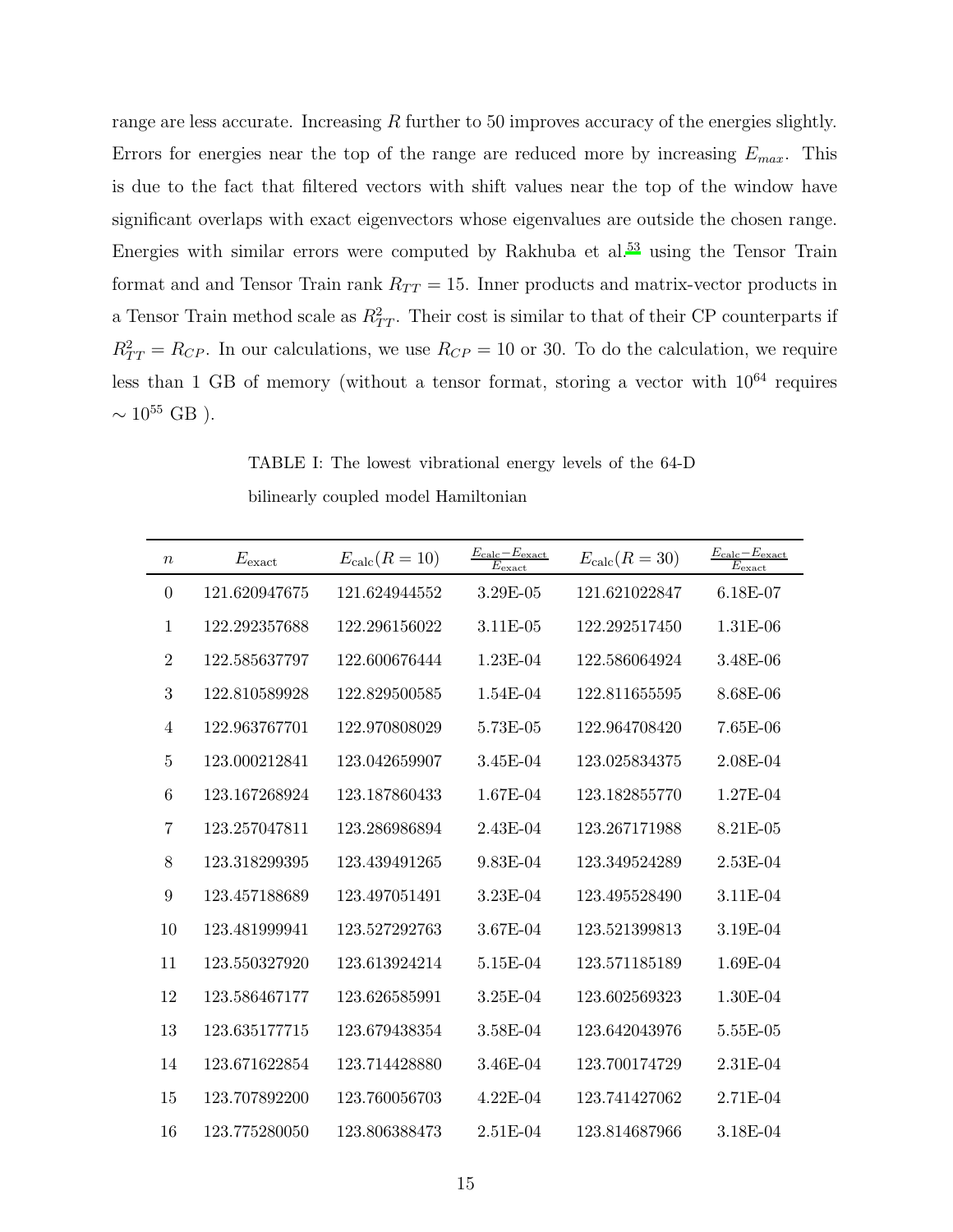| $\, n$ | $E_{\mathrm{exact}}$ | $E_{\text{calc}}(R=10)$ | $\frac{E_{\rm calc}-E_{\rm exact}}{E_{\rm exact}}$ | $E_{\text{calc}}(R=30)$ | $E_{\rm calc} - E_{\rm exact}$<br>$E_{\rm exact}$ |
|--------|----------------------|-------------------------|----------------------------------------------------|-------------------------|---------------------------------------------------|
| 17     | 123.822743139        | 123.865527911           | 3.46E-04                                           | 123.847749617           | $2.02E-04$                                        |
| 18     | 123.838678938        | 123.892514173           | 4.35E-04                                           | 123.865889920           | 2.20E-04                                          |
| 19     | 123.928457824        | 123.989597028           | 4.93E-04                                           | 123.971047148           | 3.44E-04                                          |
| 20     | 123.931985750        | 123.991758896           | 4.82E-04                                           | 123.991696643           | 4.82E-04                                          |
| 21     | 123.964902964        | 124.055356641           | 7.30E-04                                           | 124.034119090           | 5.58E-04                                          |
| $22\,$ | 123.989709409        | 124.041523875           | 4.18E-04                                           | 124.048187436           | 4.72E-04                                          |
| $23\,$ | 124.000232180        | 124.065808250           | 5.29E-04                                           | 124.049110448           | 3.94E-04                                          |
| 24     | 124.036370297        | 124.133319041           | 7.82E-04                                           | 124.087447038           | 4.12E-04                                          |
| 25     | 124.128598703        | 124.171365532           | 3.45E-04                                           | 124.172361270           | 3.53E-04                                          |
| 26     | 124.131959047        | 124.184557799           | 4.24E-04                                           | 124.177460464           | 3.67E-04                                          |
| 27     | 124.136493406        | 124.186369599           | $4.02E-04$                                         | 124.195949823           | 4.79E-04                                          |
| 28     | 124.153409954        | 124.227969314           | 6.01E-04                                           | 124.235559150           | 6.62E-04                                          |
| 29     | 124.189855094        | 124.261156702           | 5.74E-04                                           | 124.238324082           | 3.90E-04                                          |
| 30     | 124.221737933        | 124.295122012           | 5.91E-04                                           | 124.263569410           | 3.37E-04                                          |
| 31     | 124.232838814        | 124.310919909           | 6.29E-04                                           | 124.310582943           | 6.26E-04                                          |
| 32     | 124.257877190        | 124.349109296           | 7.34E-04                                           | 124.328252058           | 5.66E-04                                          |
| 33     | 124.282989518        | 124.370241764           | 7.02E-04                                           | 124.368560923           | 6.89E-04                                          |
| 34     | 124.306587728        | 124.384819787           | 6.29E-04                                           | 124.372588950           | 5.31E-04                                          |
| 35     | 124.325805190        | 124.387249183           | 4.94E-04                                           | 124.376453552           | 4.07E-04                                          |
| 36     | 124.343032868        | 124.403494874           | 4.86E-04                                           | 124.391574203           | 3.90E-04                                          |
| 37     | 124.356911177        | 124.434326981           | 6.23E-04                                           | 124.422354037           | 5.26E-04                                          |
| 38     | 124.379302214        | 124.438318854           | 4.74E-04                                           | 124.442685352           | 5.10E-04                                          |
| 39     | 124.379478007        | 124.466253196           | 6.98E-04                                           | 124.466382313           | 6.99E-04                                          |
| 40     | 124.415725719        | 124.472106328           | 4.53E-04                                           | 124.506299774           | 7.28E-04                                          |
| 41     | 124.421878812        | 124.498230715           | 6.14E-04                                           | 124.518724305           | 7.78E-04                                          |
| 42     | 124.446690063        | 124.544776408           | 7.88E-04                                           | 124.529083139           | $6.62E-04$                                        |
| 43     | 124.494153152        | 124.546455950           | 4.20E-04                                           | 124.582245015           | 7.08E-04                                          |
| 44     | 124.502882243        | 124.560177758           | 4.60E-04                                           | 124.597988163           | 7.64E-04                                          |

Table I continued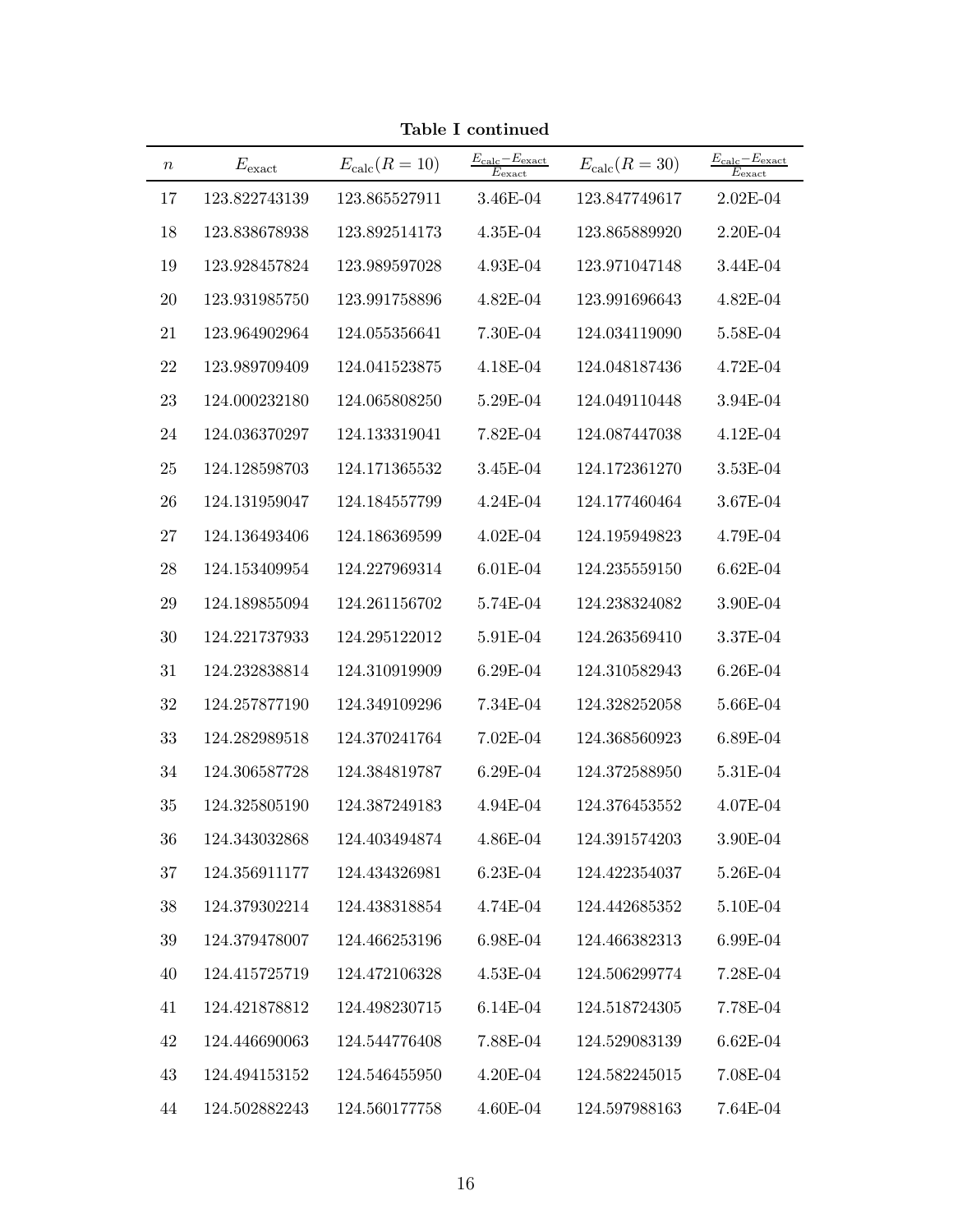| $\boldsymbol{n}$ | $E_{\rm exact}$ | $E_{\text{calc}}(R=10)$ | $E_{\rm calc} - E_{\rm exact}$<br>$E_{\rm exact}$ | $E_{\text{calc}}(R=30)$ | $E_{\rm calc} - E_{\rm exact}$<br>$E_{\rm exact}$ |
|------------------|-----------------|-------------------------|---------------------------------------------------|-------------------------|---------------------------------------------------|
| 45               | 124.507941648   | 124.569208533           | $4.92E-04$                                        | 124.604172798           | 7.73E-04                                          |
| 46               | 124.510088951   | 124.647918981           | $1.11E-03$                                        | 124.631952394           | 9.79E-04                                          |
| 47               | 124.515018042   | 124.651712243           | $1.10E-03$                                        | 124.645035315           | $1.04E-03$                                        |
| 48               | 124.546534091   | 124.753160978           | 1.66E-03                                          | 124.654108479           | 8.64E-04                                          |
| 49               | 124.551157299   | 124.763592405           | 1.71E-03                                          | 124.655684714           | 8.39E-04                                          |
| 50               | 124.587515706   | 124.832768310           | 1.97E-03                                          | 124.689328103           | 8.17E-04                                          |
| 51               | 124.599867837   | 124.859193684           | 2.08E-03                                          | 124.722703027           | 9.86E-04                                          |
|                  |                 |                         |                                                   |                         |                                                   |

Table I continued

<span id="page-16-0"></span>TABLE II: Parameters for the calculation with the 64-D bilinearly coupled oscillator Hamiltonian

| Parameter        | Value            |
|------------------|------------------|
| Rank             | 10/30            |
| $\omega_i$       | $\sqrt{i/2}$     |
| $\alpha_{ij}$    | 0.1              |
| $\boldsymbol{n}$ | 10 $\forall n_c$ |
| $N_{ALS}$        | 1                |
| $\overline{P}$   | 10               |
| B                | $\overline{2}$   |
| $S_1$            | $100\,$          |
| $S_2$            | 52               |
| $E_{\rm min}$    | 121.60           |
| $E_{\rm max}$    | 124.60           |

# B. Acetonitrile(CH<sub>3</sub>CN)

It is important to test the CP-MSBII method on more a realistic Hamiltonian and we have therefore computed the first 50 vibrational energy levels of acetonitrile. We use normal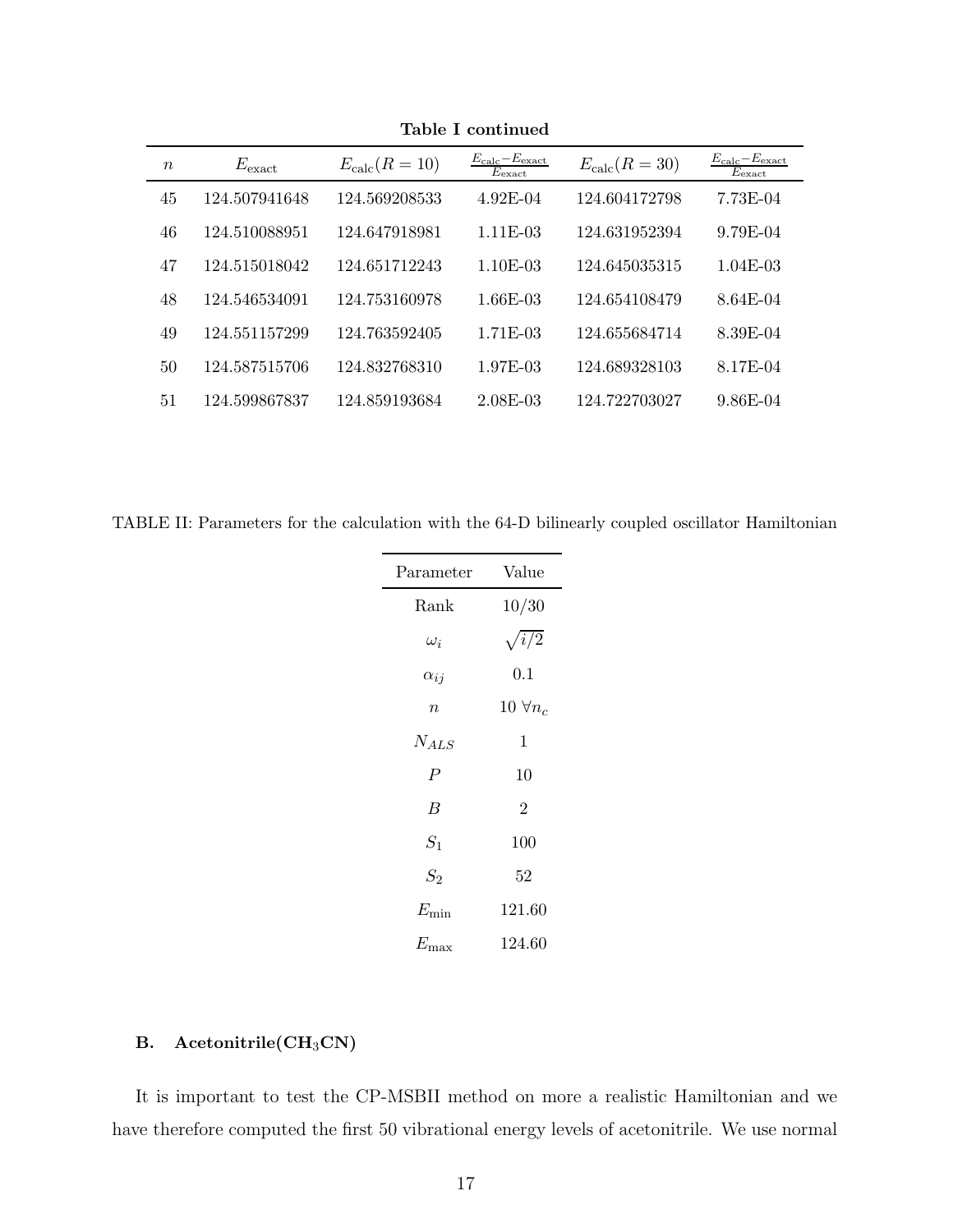coordinates. The acetonitrile normal coordinate Hamiltonian is now a common test problem. Although the Hamiltonian is only 12-D, the acetonitrile calculations are more costly. The Hamiltonian is

$$
\mathbf{H} = \frac{1}{2} \sum_{i=1}^{12} \omega_i \left( p_i^2 + q_i^2 \right) + \frac{1}{6} \sum_{i=1}^{12} \sum_{j=1}^{12} \sum_{k=1}^{12} \phi_{ijk}^{(3)} q_i q_j q_k + \frac{1}{24} \sum_{i=1}^{12} \sum_{j=1}^{12} \sum_{k=1}^{12} \sum_{l=1}^{12} \phi_{ijkl}^{(4)} q_i q_j q_k q_l \ . \tag{31}
$$

The parameters are taken from Ref. [61](#page-25-3) and are based on values reported in Ref. [62,](#page-25-4) which however does not give all the parameters required for a 12-D PES. The Hamiltonian operator has 323 terms: 12 kinetic energy terms, 12 quadratic potential terms, 108 cubic potential terms, and 191 quartic potential terms.  $q_5$ ,  $q_6$ , and  $q_7$ ,  $q_8$ , and  $q_9$ ,  $q_{10}$ , and  $q_{11}$ ,  $q_{12}$  are degenerate coordinates pairs.

We use the same direct product basis as Ref. [13](#page-23-6). The energy levels are reported in Table [III.](#page-18-0) The calculation parameters are in Table [IV.](#page-20-0) As reference values, we use those from a pruned basis Smolyak quadrature calculation.<sup>[61](#page-25-3)</sup>

Lower energy levels are more accurate, as was the case also for the 64-D Hamiltonian. Again, this is might be due in part to error caused by constraining the rank. The filtered vectors we use as basis vectors are certainly much better than the shifted power method vectors of the RRBPM. However, it is possible that the rank of the filtered vectors required to compute accurate energy levels is larger than the rank of the eigenvectors we wish to compute. Filtered vectors for shift values near the top of the chosen range have significant overlaps with exact eigenvectors outside the range and this will limit the accuracy of the largest eigenvalues. Eigenvalues in a dense region of the spectrum and degenerate eigenvalues tend to be less accurate; this is true throughout the energy range. It is for this reason that we put more shifts in dense regions. Because coupling is more important for acetonitrile than for the 64-D Hamiltonian, we use larger values of  $B, P$ , and  $R$ .

Thomas and Carrington used their H-RRBPM to compute vibrational levels of acetonitrile. Their results and those of this paper are of similar accuracy but they use a smaller rank. It is because H-RRBPM breaks the full problem into a sequence of lower-dimensional problems that the H-RRBPM rank is smaller. An advantage of the CP-MSBII is that it never requires tensors with rank larger than  $R$ . In the H-RRBPM, tensors of large rank must be stored and then their rank is reduced. Rakhuba and Oseledets have used their TT method for acetonitrile. Using  $R_{TT} = 40$ , they obtain results somewhat more accurate than ours.  $R_{TT} = 40$  corresponds to a CP rank of 1600 and we are using only  $R = 400$ .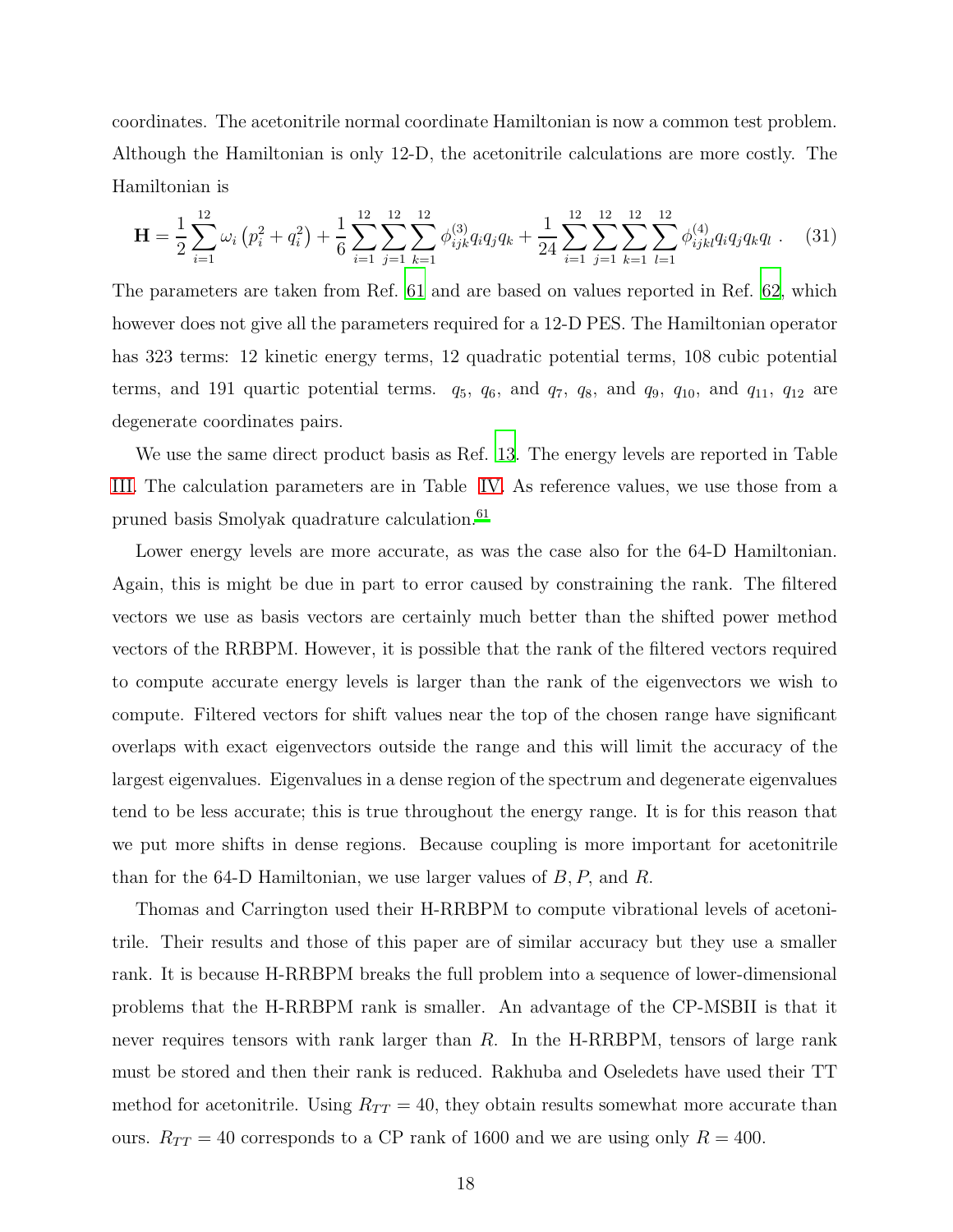<span id="page-18-0"></span>

| Level              | Sym.             | $E_{\text{ref}}$ | $Rank=20$ | $E-E_{\text{ref}}$ | $Rank=200$ | $E-E_{\text{ref}}$ | $Rank=400$ | $E-E_{\text{ref}}$ |
|--------------------|------------------|------------------|-----------|--------------------|------------|--------------------|------------|--------------------|
| <b>ZPVE</b>        |                  | 9837.4073        | 9837.726  | 0.318              | 9837.418   | 0.011              | 9837.410   | 0.003              |
| $\nu_{11}$         | $\boldsymbol{E}$ | 360.991          | 361.08    | $0.09\,$           | 360.99     | $0.00\,$           | 360.99     | $0.00\,$           |
|                    |                  | 360.991          | 361.09    | 0.10               | 360.99     | $0.00\,$           | 360.99     | $0.00\,$           |
| $2\nu_{11}$        | E                | 723.181          | 723.47    | 0.29               | 723.20     | 0.02               | 723.19     | $0.01\,$           |
|                    |                  | 723.181          | 723.51    | 0.33               | 723.20     | $0.02\,$           | 723.19     | $0.01\,$           |
| $2\nu_{11}$        | $A_1$            | 723.827          | 724.14    | 0.31               | 723.85     | $0.02\,$           | 723.84     | $0.01\,$           |
|                    | $A_1$            | 900.662          | 900.97    | $0.31\,$           | 900.70     | $0.04\,$           | 900.67     | 0.00               |
| $\nu_9$            | $\boldsymbol{E}$ | 1034.126         | 1034.39   | 0.26               | 1034.17    | 0.04               | 1034.13    | $0.01\,$           |
|                    |                  | 1034.126         | 1034.49   | $0.36\,$           | 1034.18    | 0.05               | 1034.14    | $0.01\,$           |
| $3\nu_{11}$        | $A_2$            | 1086.554         | 1087.10   | $0.54\,$           | 1086.63    | 0.08               | 1086.58    | $0.03\,$           |
| $3\nu_{11}$        | $A_1$            | 1086.554         | 1087.12   | $0.56\,$           | 1086.68    | 0.12               | 1086.58    | $0.03\,$           |
| $3\nu_{11}$        | $\boldsymbol{E}$ | 1087.776         | 1088.30   | 0.52               | 1087.86    | $0.08\,$           | 1087.80    | $0.02\,$           |
|                    |                  | 1087.776         | 1088.37   | 0.60               | 1088.03    | 0.25               | 1087.80    | $0.02\,$           |
| $\nu_4 + \nu_{11}$ | $\boldsymbol{E}$ | 1259.882         | 1260.66   | 0.78               | 1259.91    | 0.03               | 1259.89    | $0.01\,$           |
|                    |                  | 1259.882         | 1260.67   | 0.78               | 1260.03    | 0.15               | 1259.90    | $0.02\,$           |
| $\nu_3$            | $A_1$            | 1388.973         | 1389.56   | 0.59               | 1389.18    | 0.21               | 1389.09    | $0.12\,$           |
| $\nu_9 + \nu_{11}$ | $\boldsymbol{E}$ | 1394.689         | 1395.28   | $0.59\,$           | 1394.85    | $0.16\,$           | 1394.75    | $0.06\,$           |
|                    |                  | 1394.689         | 1395.48   | 0.79               | 1394.92    | 0.23               | 1394.83    | $0.15\,$           |
| $\nu_9 + \nu_{11}$ | $A_2$            | 1394.907         | 1395.67   | 0.77               | 1395.05    | 0.15               | 1394.96    | $0.06\,$           |
| $\nu_9 + \nu_{11}$ | $A_1$            | 1397.687         | 1398.34   | 0.65               | 1397.90    | 0.21               | 1397.82    | 0.13               |
| $4\nu_{11}$        | E                | 1451.101         | 1451.95   | $0.85\,$           | 1451.23    | 0.13               | 1451.18    | $0.08\,$           |
|                    |                  | 1451.101         | 1451.97   | 0.87               | 1451.25    | 0.15               | 1451.19    | $0.09\,$           |
| $4\nu_{11}$        | $\boldsymbol{E}$ | 1452.827         | 1453.66   | 0.83               | 1452.96    | $0.14\,$           | 1452.89    | $0.06\,$           |
|                    |                  | 1452.827         | 1453.75   | 0.92               | 1452.99    | 0.17               | 1452.90    | 0.08               |
| $4\nu_{11}$        | $A_1$            | 1453.403         | 1454.31   | $\rm 0.91$         | 1453.58    | $0.18\,$           | 1453.47    | $0.07\,$           |
| $\nu_7$            | E                | 1483.229         | 1483.73   | 0.50               | 1483.55    | $0.32\,$           | 1483.40    | $0.17\,$           |
|                    |                  | 1483.229         | 1483.76   | $0.53\,$           | 1483.58    | $0.35\,$           | 1483.41    | $0.18\,$           |

TABLE III: Vibrational energy levels  $\rm (cm^{-1}$  ) of CH<sub>3</sub>CN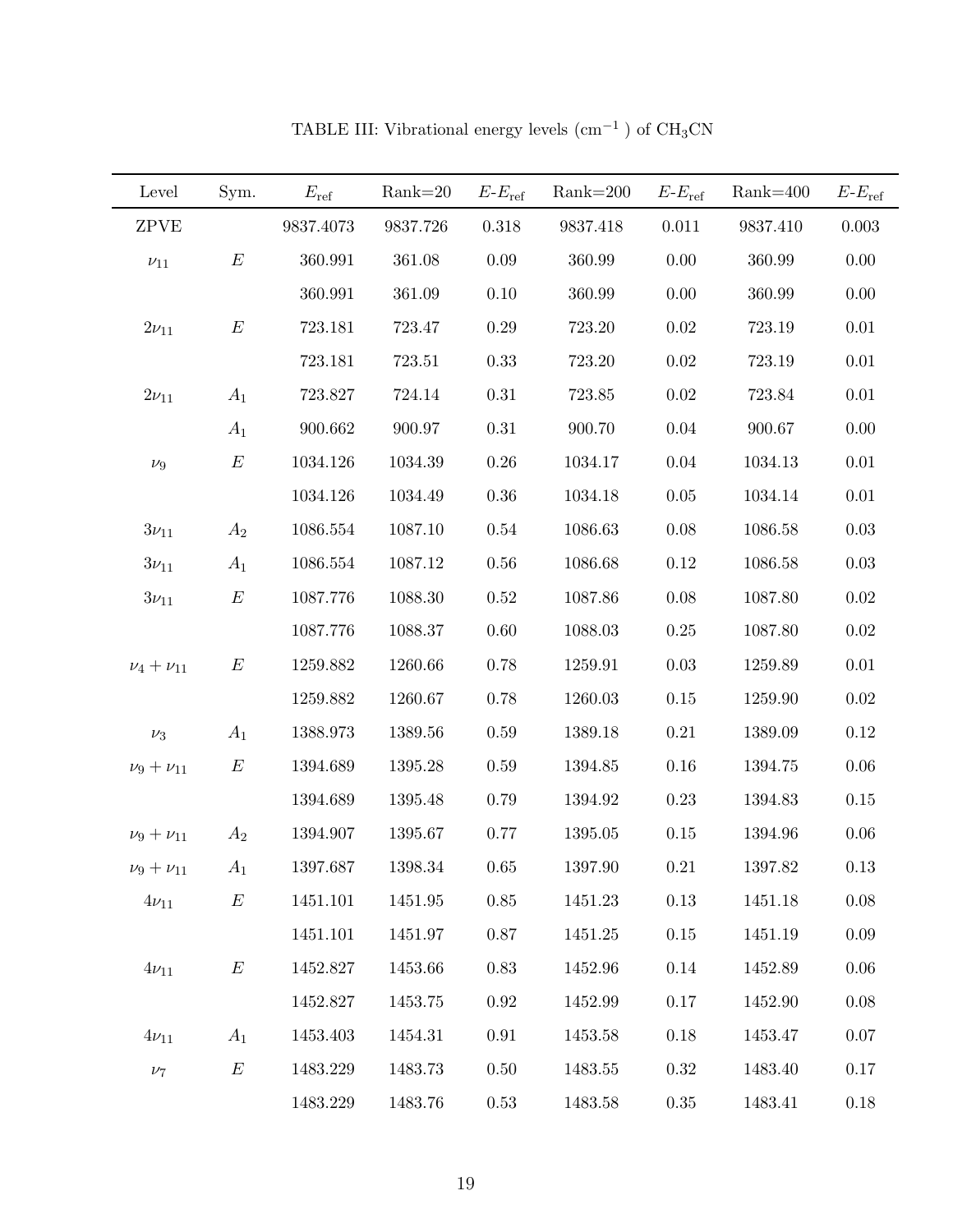| Level               | Sym.             | $E_{\text{ref}}$ | $Rank=20$   | $E$ - $E$ <sub>ref</sub> | $Rank=200$ | $E-E_{\text{ref}}$ | $Rank=400$ | $E\text{-}E_{\text{ref}}$ |
|---------------------|------------------|------------------|-------------|--------------------------|------------|--------------------|------------|---------------------------|
| $\nu_4 + 2\nu_{11}$ | $\boldsymbol{E}$ | 1620.222         | 1621.71     | 1.48                     | 1620.64    | 0.42               | 1620.37    | 0.14                      |
|                     |                  | 1620.222         | 1621.77     | 1.54                     | 1620.73    | 0.51               | 1620.42    | 0.20                      |
| $\nu_4 + 2\nu_{11}$ | $A_1$            | 1620.767         | 1622.55     | 1.78                     | 1621.33    | $0.57\,$           | 1620.99    | $0.22\,$                  |
| $\nu_3 + \nu_{11}$  | $E\,$            | 1749.53          | 1750.56     | 1.03                     | 1749.97    | 0.44               | 1749.79    | $0.26\,$                  |
|                     |                  | 1749.53          | 1750.63     | 1.10                     | 1750.17    | $0.64\,$           | 1749.84    | $0.31\,$                  |
| $\nu_9 + 2\nu_{11}$ | $A_1$            | 1756.426         | 1757.69     | 1.26                     | 1756.94    | $0.51\,$           | 1756.69    | $0.27\,$                  |
| $\nu_9 + 2\nu_{11}$ | $A_2$            | 1756.426         | 1757.73     | $1.31\,$                 | 1756.97    | $0.54\,$           | 1756.71    | $0.28\,$                  |
| $\nu_9 + 2\nu_{11}$ | E                | 1757.133         | 1758.30     | $1.17\,$                 | 1757.55    | 0.41               | 1757.32    | 0.19                      |
|                     |                  | 1757.133         | 1758.48     | 1.35                     | 1757.60    | 0.47               | 1757.34    | 0.20                      |
| $\nu_9 + 2\nu_{11}$ | E                | 1759.772         | 1760.87     | 1.10                     | 1760.27    | 0.50               | 1760.07    | 0.30                      |
|                     |                  | 1759.772         | 1761.04     | 1.26                     | 1760.37    | $0.60\,$           | 1760.08    | $0.30\,$                  |
| $2\nu_4$            | $A_1$            | 1785.207         | 1787.08     | 1.88                     | 1785.83    | $0.62\,$           | 1785.45    | $0.25\,$                  |
| $5\nu_{11}$         | $\boldsymbol{E}$ | 1816.799         | 1817.91     | 1.11                     | 1817.22    | $0.42\,$           | 1816.99    | $0.19\,$                  |
|                     |                  | 1816.799         | 1817.96     | 1.16                     | 1817.23    | $0.43\,$           | 1817.00    | 0.20                      |
| $5\nu_{11}$         | $A_1$            | 1818.952         | 1820.15     | 1.19                     | 1819.26    | 0.30               | 1819.12    | 0.17                      |
| $5\nu_{11}$         | $A_2$            | 1818.952         | 1820.19     | 1.24                     | 1819.28    | 0.33               | 1819.12    | 0.17                      |
| $5\nu_{11}$         | $\boldsymbol{E}$ | 1820.031         | 1821.29     | 1.26                     | 1820.36    | $0.33\,$           | 1820.16    | 0.13                      |
|                     |                  | 1820.031         | 1821.41     | 1.37                     | 1820.38    | $0.35\,$           | 1820.19    | $0.16\,$                  |
| $\nu_7 + \nu_{11}$  | $A_2$            | 1844.258         | 1845.19     | $\,0.93$                 | 1844.80    | $0.54\,$           | 1844.46    | 0.20                      |
| $\nu_7 + \nu_{11}$  | $\boldsymbol{E}$ | 1844.33          | 1845.24     | $\rm 0.91$               | 1844.88    | $0.55\,$           | 1844.59    | $0.26\,$                  |
|                     |                  | 1844.33          | 1845.33     | $1.00\,$                 | 1844.75    | $0.42\,$           | 1844.61    | $0.28\,$                  |
| $\nu_7 + \nu_{11}$  | $A_1$            | 1844.69          | 1845.70     | 1.01                     | 1845.02    | 0.33               | 1844.95    | $0.26\,$                  |
| $\nu_4 + \nu_9$     | $\boldsymbol{E}$ | 1931.547         | 1933.37     | 1.83                     | 1931.98    | $0.44\,$           | 1931.76    | $0.21\,$                  |
|                     |                  | 1931.547         | $1933.54\,$ | 1.99                     | 1932.11    | $0.56\,$           | 1931.78    | $0.23\,$                  |

Table III continued from previous page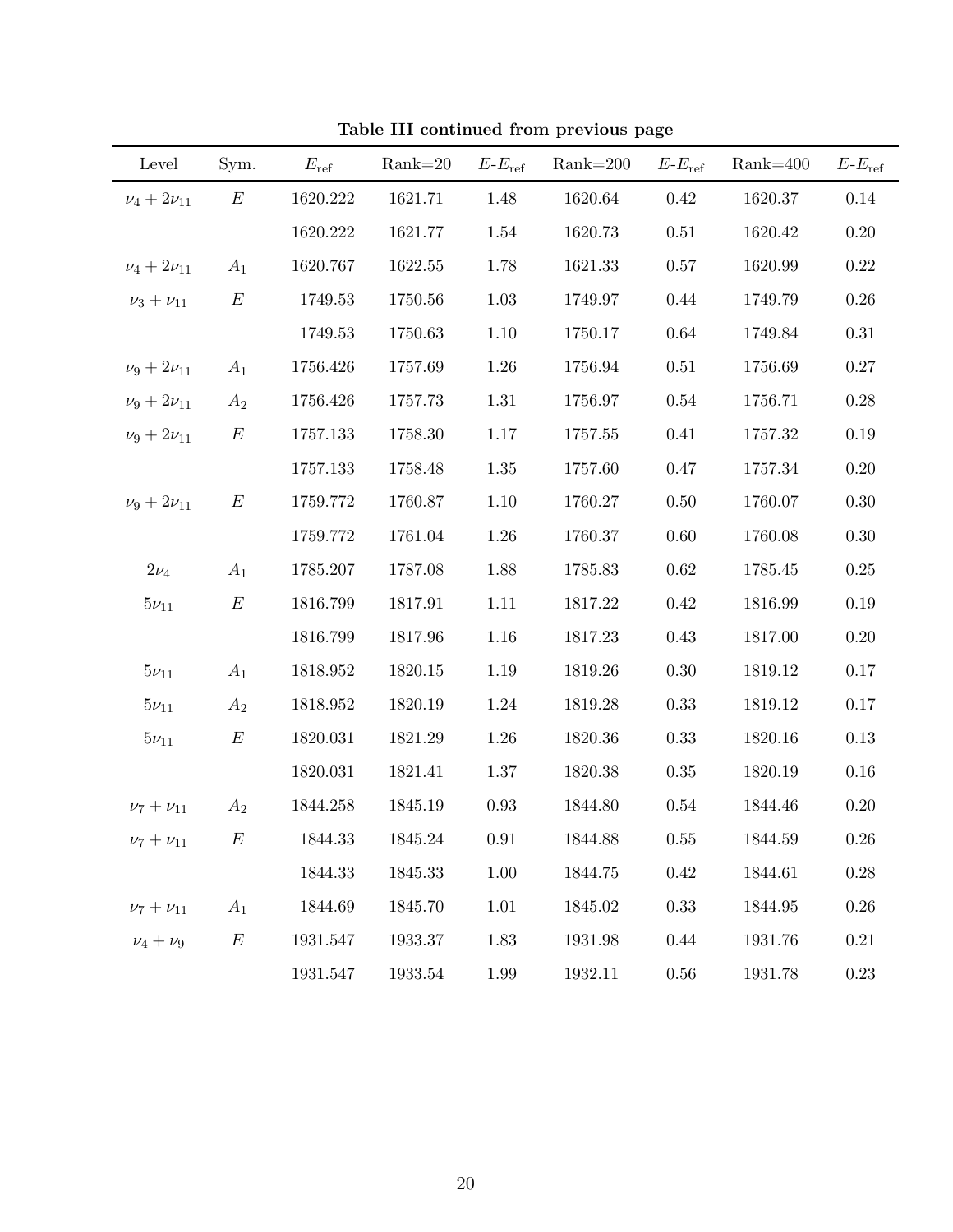<span id="page-20-0"></span>

| Parameter      | Values         |  |  |  |
|----------------|----------------|--|--|--|
| Rank           | 20/200/400     |  |  |  |
| $n_c$          | 97999977992727 |  |  |  |
| $N_{ALS}$      | 1              |  |  |  |
| $\overline{P}$ | 4              |  |  |  |
| B              | 6              |  |  |  |
| $S_1$          | 100            |  |  |  |
| $S_2$          | 80             |  |  |  |
| $E_{\rm min}$  | 9800           |  |  |  |
| $E_{\rm max}$  | 11800          |  |  |  |

TABLE IV: Parameters for the acetonitrile calculation

#### VI. CONCLUSION

It is costly to solve the Schrödinger equation to compute a vibrational spectrum. One problem is of course the required computer time. Another problem is memory cost. When the amount of memory needed to do a calculation is larger than that of the computer to which one has access, the calculation simply becomes impossible. The simplest approach to computing a spectrum requires storing the representation of the Hamiltonian in a basis and computing some of its eigenvalues. If  $N$  is the size of the basis then the memory cost scales as  $N^2$ . Using iterative methods, that require only storing vectors, the memory cost scales as only  $N^{8,63,64}$  $N^{8,63,64}$  $N^{8,63,64}$  $N^{8,63,64}$  $N^{8,63,64}$  There are good approaches for minimizing N which make it possible to use iterative methods for molecules with as many as about six atoms. They all require using a basis that is not a direct product of univariate functions. However, even a memory cost that scales as  $N$  is debilitating.

In this paper,we propose a new tensor method, the CP-MSBII. It uses a direct product basis. Tensor methods reduce the memory required to store wavefunctions by representing them (and all vectors used to compute them) with what is called a tensor format. The memory cost scales linearly with  $D$ . Naturally other issues arise: 1) the algorithms become more complicated; 2) in some cases, the computer time (not memory) required for the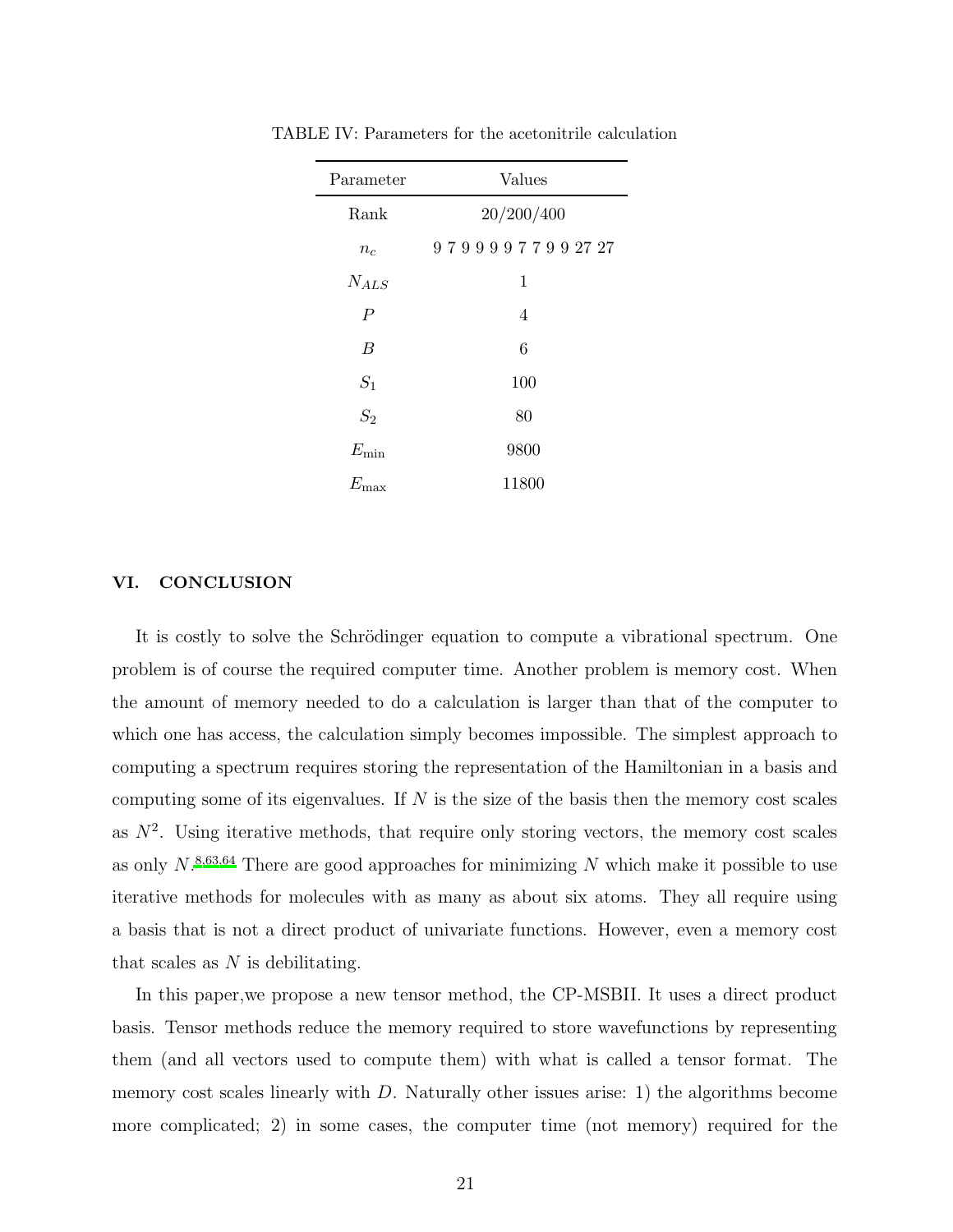calculation is large.

CP-MSBII uses CP format, i.e. basis functions are simple sums of products. Previous tensor methods<sup>[13](#page-23-6)[,50](#page-24-12)[–53](#page-24-14)</sup> designed to simultaneously compute many states require orthogonalizing tensors and reducing the rank of tensors. The CP-MSBII does not. It uses a basis of non-orthogonal filtered vectors and solves a (small) generalized eigenvalue problem. To generate the filtered vectors, we must apply  $(\sigma I - H)^{-1}$  to vectors. The number of applications is orders of magnitude smaller than the number of  $H$  applications required to obtain eigenvalues of similar accuracy from the shifted block power method. The cost of an RRBPM calculation is mostly due to the cost of rank reduction which is not necessary when using the CP-MSBII. Not needing to reduce the rank also has the important advantage that there is no need to store tensors whose rank is larger than  $R$ . To make standard inverse iteration work, Rakhuba and Oseledets<sup>[53](#page-24-14)</sup> needed to do a locally optimal block preconditioned conjugate gradient (LOBPCG) calculation first, to prepare initial vectors. The CP-MSBII works as is, there is no need to combine two eigensolvers.

The accuracy of the energy levels computed with the CP-MSBII depends mostly on the choice of three parameters:  $B, P, N_{ALS}$ . P and  $N_{ALS}$  determine the "quality" of the basis vectors. B determines the number of basis vectors. We find that increasing  $N_{ALS}$  is not as effective as increasing P and set  $N_{ALS} = 1$ . When P is larger, a smaller B is required and vice versa. We must also choose the rank  $R$  and the range in which energy levels are to be determined and of course the size of the direct product basis. We used the CP-MSBII method to calculate accurate vibrational energy levels of a 64-D model Hamiltonian model and a 12-D acetonitrile Hamiltonian. It could also be used for molecules with  $D > 12$ .

We have demonstrated that the CP-MSBII method is a good way of computing the lowest vibrational energy levels of large molecules. Often one does not want only the lowest levels or does not want to calculate all energy levels up to and including those of interest. It should be possible to use the CP-MSBII method also for energy levels in a window in the middle of the spectrum. Regardless of where the desired levels are, it ought to be possible to speed up CP-MSBII calculations by using a preconditioned iterative linear solver to make the filtered vectors and/or by using it in conjunction with a hierarchical approach.<sup>[50](#page-24-12)</sup>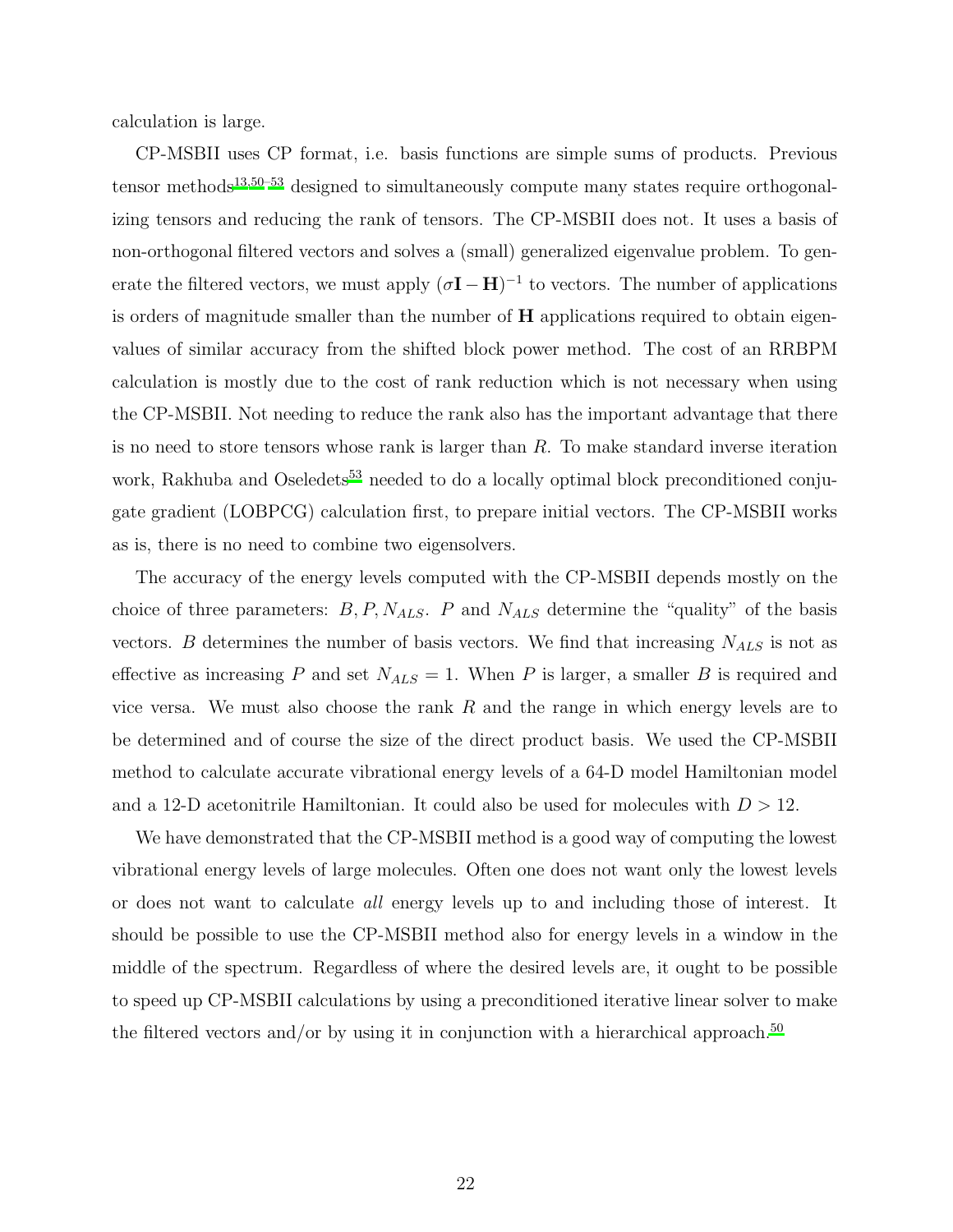#### Data Availability Statement

The data that support the findings of this study are available from the corresponding author upon reasonable request.

#### Acknowledgements

The financial support of the Natural Sciences and Engineering Research Council is gratefully acknowledged. We thank Compute Canada for providing access to its computers. TC thanks Mike Espig for discussions about ALS and sending him Ref. [60](#page-25-2). We thank Phillip Thomas and Robert Wodraszka for comments on the manuscript.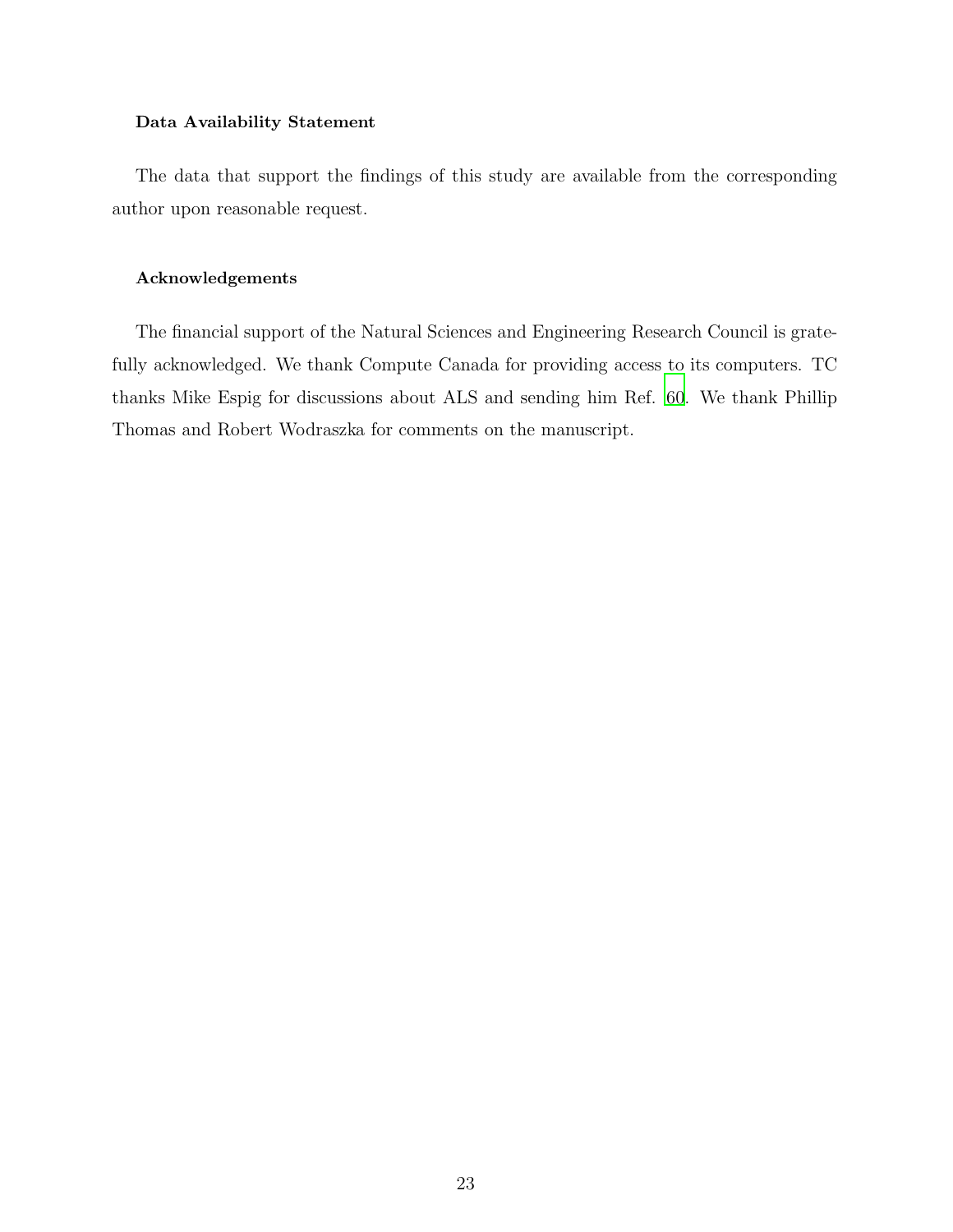- <span id="page-23-0"></span><sup>1</sup> G. D. Carney, L. L. Sprandel, and C. W. Kern, Adv. Chem. Phys.  $37, 305$  (1978).
- J. Tennyson, Comput. Phys. Rep. 4, 1 (1986).
- S. Carter and N. C. Handy, Comput. Phys. Commun. 51, 49 (1988).
- <span id="page-23-1"></span>T. Carrington, Jr., J. Chem. Phys. 146, 120902 (2017).
- <span id="page-23-2"></span>M. J. Bramley and T. Carrington, J. Chem. Phys. **99**, 8519 (1993).
- H.-G. Yu and J. T. Muckerman, J. Mol. Spectrosc. 214, 11 (2002).
- J. C. Light and T. Carrington, Adv. Chem. Phys. 114, 263 (2000).
- <span id="page-23-3"></span><sup>8</sup> A. G. Császár, C. Fábri, T. Szidarovszky, E. Mátyus, T. Furtenbacher, and G. Czakó, Phys. Chem. Chem. Phys. 14, 1085 (2012).
- <span id="page-23-4"></span>T. G. Kolda and B. W. Bader, SIAM. Rev. 51, 455 (2009).
- H. L. Hitchcock, J. Math. Phys. 6, 164 (1927).
- <sup>11</sup> G. Beylkin and M. J. Mohlenkamp, SIAM J. Sci. Comput. **26**, 2133 (2005).
- <span id="page-23-5"></span><sup>12</sup> G. Beylkin and M. J. Mohlenkamp, PNAS **99**, 10246 (2002).
- <span id="page-23-6"></span>A. Leclerc and T. Carrington, J. Chem. Phys. 140, 174111 (2014).
- <span id="page-23-7"></span><sup>14</sup> H.-D. Meyer, U. Manthe, and L. S. Cederbaum, Chem. Phys. Lett. **165**, 73 (1990).
- U. Manthe, H.-D. Meyer, and L. S. Cederbaum, J. Chem. Phys. 97, 3199 (1992).
- <span id="page-23-8"></span><sup>16</sup> M. H. Beck, A. Jaeckle, G. A. Worth, and H. D. Meyer, Phys. Rep. **324**, 1 (2000).
- <span id="page-23-9"></span>J. Jerke and B. Poirier, J. Chem. Phys. 148, 104101 (2018).
- <span id="page-23-10"></span>H. Wang and M. Thoss, J. Chem. Phys. 119, 1289 (2003).
- U. Manthe, J. Chem. Phys. 128, 164116 (2008).
- <span id="page-23-11"></span>O. Vendrell and H.-D. Meyer, J. Chem. Phys. 134, 044135 (2011).
- <span id="page-23-12"></span><sup>21</sup> U. Schollwöck, Ann. Phys. **326**, 96 (2011).
- <span id="page-23-13"></span>A. Baiardi, C. J. Stein, V. Barone, and M. Reiher, J. Chem. Theory Comput. 13, 3764 (2017).
- <span id="page-23-14"></span><sup>23</sup> A. Baiardi, C. J. Stein, V. Barone, and M. Reiher, J. Chem. Phys. **150**, 094113 (2019).
- <span id="page-23-15"></span> S. Wouters, W. Poelmans, P. W. Ayers, and D. V. Neck, Comput. Phys. Commun. 185, 1501 (2014).
- <span id="page-23-16"></span>H. R. Larsson, J. Chem. Phys. 151, 204102 (2019).
- <span id="page-23-17"></span>H. R. Larsson, B. Hartke, and D. J. Tannor, J. Chem. Phys. 145, 204108 (2016).
- L. Halonen, D. W. Noid, and M. S. Child, J. Chem. Phys. 78, 2083 (1983).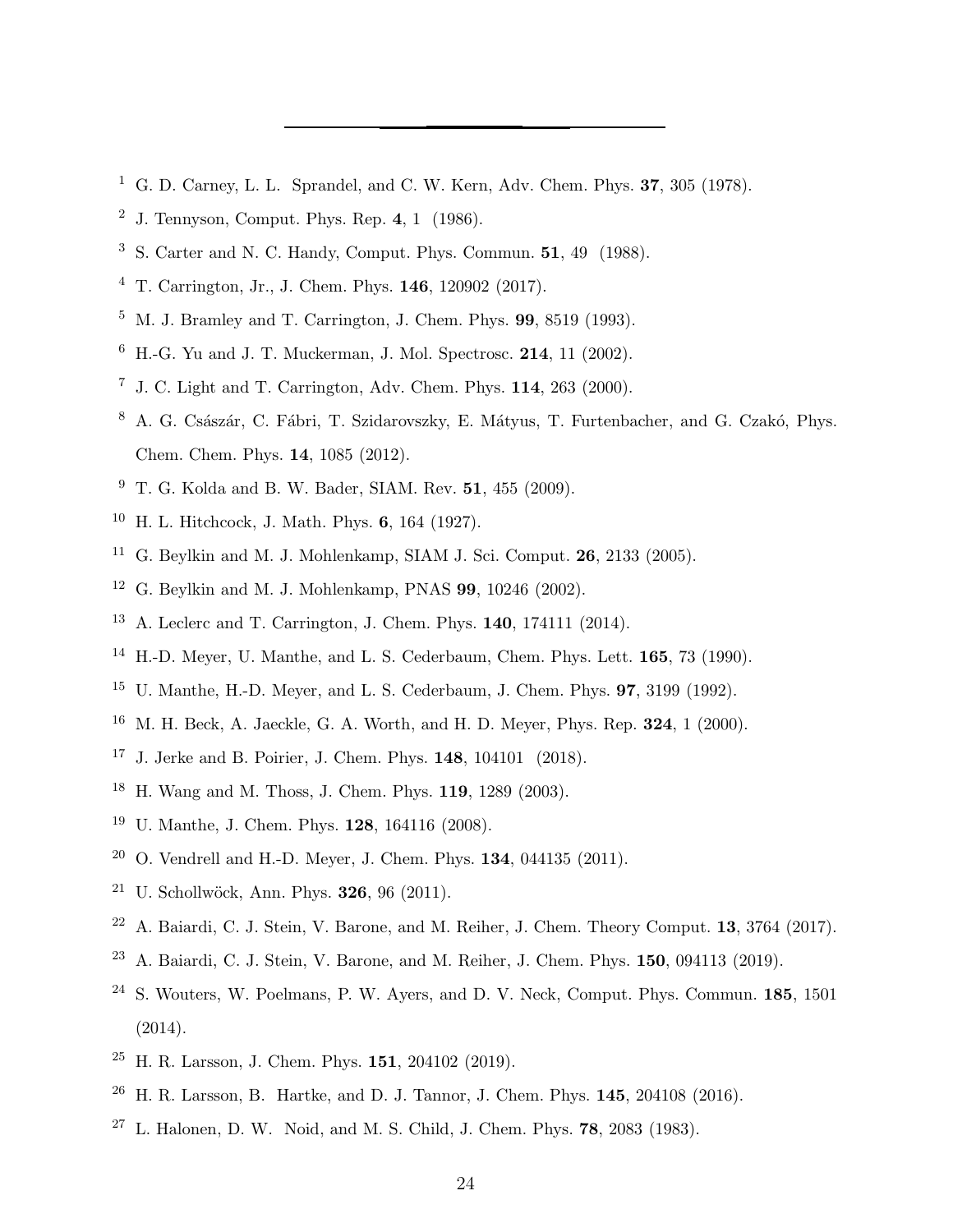- X.-G. Wang and T. Carrington, Jr., J. Phys. Chem. A 105, 2575 (2001).
- <span id="page-24-0"></span>B. Poirier, J. Theor. Comput. Chem. 2, 65 (2003).
- <span id="page-24-1"></span>G. Avila and T. Carrington, Jr., J. Chem. Phys. 137, 174108 (2012).
- G. Avila and T. Carrington, Jr., J. Chem. Phys. **131**, 174103 (2009).
- <span id="page-24-2"></span>G. Avila and T. Carrington, Jr., J. Chem. Phys. **143**, 214108 (2015).
- <span id="page-24-3"></span>M. J. Bramley and T. Carrington, J. Chem. Phys. 101, 8494 (1994).
- X.-G. Wang and T. Carrington, Jr., J. Chem. Phys. 117, 6923 (2002).
- X.-G. Wang and T. Carrington, Jr., J. Chem. Phys. 148, 074108 (2018).
- H.-S. Lee and J. C. Light, J. Chem. Phys. 120, 4626 (2004).
- <span id="page-24-4"></span>P. M. Felker and Z. Bacic, J. Chem. Phys. 152, 124103 (2020).
- <span id="page-24-5"></span>A. U. Bhatty and K. R. Brorsen, Mol. Phys. 119, e1936250 (2021).
- J. H. Fetherolf and T. C. Berkelbach, J. Chem. Phys. 154, 074104 (2021).
- $^{40}$  N. Gohaud, D. Bégué, C. Darrigan, and C. Pouchan,, J. Comput. Chem. 26, 743 (2005).
- <span id="page-24-6"></span>P. Cassam-Chenai, and J. Liévin, Int. J. Quantum Chem. 93, 245 (2003).
- <span id="page-24-7"></span>U. Manthe, J. Chem. Phys. 105, 6989 (1996).
- <span id="page-24-8"></span>R. Wodraszka and T. Carrington, Jr., J. Chem. Phys. 148, 044115 (2018).
- <span id="page-24-9"></span><sup>44</sup> A. Jäckle and H.-D. Meyer, J. Chem. Phys. **104**, 7974 (1996).
- <sup>45</sup> M. Schröder, J. Chem. Phys. **152**, 024108 (2020).
- S. Manzhos and T. Carrington, Jr., J. Chem. Phys. 125, 194105 (2006).
- E. Pradhan and A. Brown, J. Mol. Spectrosc. 330, 158 (2016).
- <span id="page-24-10"></span>W. Koch and D. H. Zhang, J. Chem. Phys. 141, 021101 (2014).
- <span id="page-24-11"></span> M. B. Gardner, B. R. Westbrook, R. C. Fortenberry, and T. J. Lee, Spectrochim. Acta A Mol. Biomol. Spectrosc. 248, 119184 (2020).
- <span id="page-24-12"></span>P. S. Thomas and T. Carrington, J. Chem. Phys. 119, 13074 (2015).
- <span id="page-24-13"></span>P. S. Thomas and T. Carrington, J. Chem. Phys. 146, 204110 (2017).
- <span id="page-24-17"></span> P. S. Thomas, T. Carrington, J. Agarwal, and H. F. Schaefer, J. Chem. Phys. 149, 064108 (2018).
- <span id="page-24-14"></span>M. Rakhuba and I. Oseledets, J. Chem. Phys. 145, 124101 (2016).
- <span id="page-24-15"></span>F. Chatelin, Eigenvalues of Matrices, Revised Edition, SIAM, Philadelphia, 2012).
- <span id="page-24-16"></span>M. R. Wall and D. Neuhauser, J. Chem. Phys. 102, 8011 (1995).
- V.A. Mandelshtam and H.S. Taylor, J. Chem. Phys. 106, 5085 (1997).